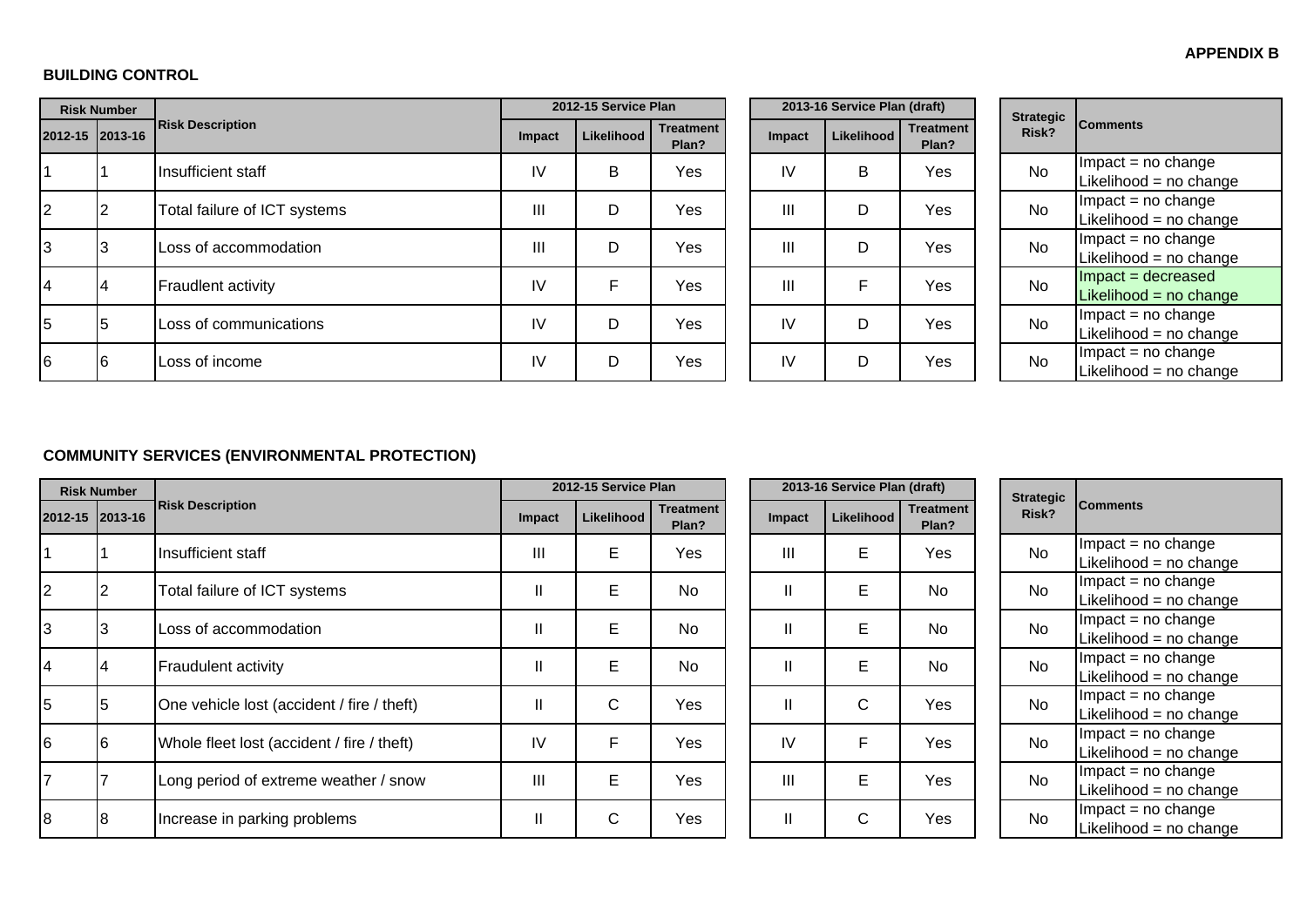# **COMMUNITY SERVICES (ENVIRONMENTAL PROTECTION) cont ...**

|    | <b>Risk Number</b> |                                                                                       | 2012-15 Service Plan       |              |                           |  |                | 2013-16 Service Plan (draft) |                           |                           |                                                 |
|----|--------------------|---------------------------------------------------------------------------------------|----------------------------|--------------|---------------------------|--|----------------|------------------------------|---------------------------|---------------------------|-------------------------------------------------|
|    | 2012-15 2013-16    | <b>Risk Description</b>                                                               | Impact                     | Likelihood   | <b>Treatment</b><br>Plan? |  | Impact         | Likelihood                   | <b>Treatment</b><br>Plan? | <b>Strategic</b><br>Risk? | <b>Comments</b>                                 |
| 10 | 10                 | H & S or DTP action                                                                   | IV                         | F            | Yes                       |  | IV             | F                            | Yes                       | No                        | $Im$ pact = no change<br>Likelihood = no change |
| 11 | 11                 | Decrease in recycling rate                                                            | $\ensuremath{\mathsf{II}}$ | E            | <b>No</b>                 |  | $\mathbf{II}$  | E                            | No                        | No                        | $Impact = no change$<br>Likelihood = no change  |
| 12 | 12                 | Serious accident occurs due to vehicle movement<br>at Batchworth Depot                | IV                         | F            | Yes                       |  | IV             | F                            | Yes                       | No                        | $Impact = no change$<br>Likelihood = no change  |
| 13 | 13                 | Collection staff become ill due to heat - increased<br>sickness, costs                | $\mathbf{II}$              | E.           | <b>No</b>                 |  | Ш              | E                            | No                        | No                        | $Im$ pact = no change<br>Likelihood = no change |
| 14 | 14                 | Serious accident occurs due to crews operating<br>machinery in extreme conditions     | $\mathbf{III}$             | F            | <b>No</b>                 |  | $\mathbf{III}$ | F                            | No                        | No                        | $Impact = no change$<br>Likelihood = no change  |
| 15 | 15                 | Increased complaints                                                                  | $\mathbf{II}$              | Е            | <b>No</b>                 |  | $\mathbf{II}$  | E                            | No                        | No                        | $Impact = no change$<br>Likelihood = no change  |
| 16 | 16                 | Increased charges result in decreased take up of<br>services and lower overall income | $\mathbf{III}$             | $\mathsf{C}$ | Yes                       |  | Ш              | $\mathsf{C}$                 | Yes                       | <b>No</b>                 | $Impact = no change$<br>Likelihood = no change  |
| 17 | 17                 | Charges do not rise adequately to cover costs                                         | $\mathbf{II}$              | B            | Yes                       |  | $\mathbf{II}$  | B                            | Yes                       | No                        | $Impact = no change$<br>Likelihood = no change  |
| 18 | 18                 | Customers contaminate recycling bins in attempt<br>to dispose of more general waste   | н.                         | --           |                           |  | III            | B                            | Yes                       | No                        | $Impact = no change$<br>Likelihood = no change  |
| 19 | 19                 | Increased flytipping                                                                  | $\mathbf{  }$              | E            | <b>No</b>                 |  | $\mathbf{II}$  | E                            | No                        | <b>No</b>                 | $Im$ pact = no change<br>Likelihood = no change |
| 20 | 20                 | Commuted Sum insufficient to cover future<br>maintenance costs                        | $\mathbf{  }$              | D            | <b>No</b>                 |  | $\mathbf{I}$   | D                            | No                        | <b>No</b>                 | $Impact = no change$<br>Likelihood = no change  |
| 21 | 21                 | TRDC compelled to not act in its own interest by<br>majority of Partnership           | $\mathbf{I}$               | E            | <b>No</b>                 |  | $\mathbf{I}$   | E                            | No                        | No                        | $Im$ pact = no change<br>Likelihood = no change |
| 22 | 22                 | Costs increase above budgets                                                          | $\mathbf{  }$              | E            | <b>No</b>                 |  | $\mathbf{II}$  | E                            | No                        | <b>No</b>                 | $Im$ pact = no change<br>Likelihood = no change |
| 23 | 23                 | Member of the public injured                                                          | Ш                          | F            | <b>No</b>                 |  | $\mathbf{III}$ | F                            | No                        | <b>No</b>                 | $Impact = no change$<br>Likelihood = no change  |
| 24 | 24                 | Current price structure inhibits incentives to<br>recycle                             | $\mathbf{II}$              | D            | No                        |  | $\mathbf{II}$  | D                            | No                        | <b>No</b>                 | $Impact = no change$<br>Likelihood = no change  |
| 25 | 25                 | Service does not become popular and does not<br>divert enough waste from landfill     | $\mathbf{  }$              | E            | <b>No</b>                 |  | $\mathbf{II}$  | E                            | <b>No</b>                 | <b>No</b>                 | $Impact = no change$<br>Likelihood = no change  |
| 26 | 26                 | Maintenance falls below required standard                                             | Ш                          | E            | Yes                       |  | $\mathbf{III}$ | E                            | Yes                       | No                        | $Im$ pact = no change<br>Likelihood = no change |
| 27 | 27                 | AFM withdrawn by HCC                                                                  | Ш                          | F            | No                        |  | Ш              | F                            | No                        | No                        | $Impact = no change$<br>Likelihood = no change  |

| <b>Strategic</b><br><b>Risk?</b> | <b>Comments</b>                        |  |  |  |  |  |  |  |
|----------------------------------|----------------------------------------|--|--|--|--|--|--|--|
| No                               | Impact = no change                     |  |  |  |  |  |  |  |
|                                  | Likelihood = no change                 |  |  |  |  |  |  |  |
| No                               | $Impact = no change$                   |  |  |  |  |  |  |  |
|                                  | Likelihood = no change                 |  |  |  |  |  |  |  |
| No                               | $Impact = no change$                   |  |  |  |  |  |  |  |
|                                  | Likelihood = no change                 |  |  |  |  |  |  |  |
| N٥                               | $Impact = no change$                   |  |  |  |  |  |  |  |
|                                  | Likelihood = no change                 |  |  |  |  |  |  |  |
| N٥                               | $Impact = no change$                   |  |  |  |  |  |  |  |
|                                  | Likelihood = no change                 |  |  |  |  |  |  |  |
| No                               | Impact = $no$ change                   |  |  |  |  |  |  |  |
|                                  | Likelihood = no change                 |  |  |  |  |  |  |  |
| No                               | Impact = no change                     |  |  |  |  |  |  |  |
|                                  | Likelihood = no change                 |  |  |  |  |  |  |  |
| No                               | $Impact = no change$                   |  |  |  |  |  |  |  |
|                                  | Likelihood = no change                 |  |  |  |  |  |  |  |
| N٥                               | $Impact = no change$                   |  |  |  |  |  |  |  |
|                                  | Likelihood = no change                 |  |  |  |  |  |  |  |
| No                               | $Impact = no change$                   |  |  |  |  |  |  |  |
|                                  | Likelihood = no change                 |  |  |  |  |  |  |  |
| No                               | $Impact = no change$                   |  |  |  |  |  |  |  |
|                                  | Likelihood = no change                 |  |  |  |  |  |  |  |
| No                               | $Impact = no change$                   |  |  |  |  |  |  |  |
|                                  | Likelihood = no change                 |  |  |  |  |  |  |  |
| N٥                               | $\overline{\text{Im}$ pact = no change |  |  |  |  |  |  |  |
|                                  | Likelihood = no change                 |  |  |  |  |  |  |  |
| No                               | Impact = $no$ change                   |  |  |  |  |  |  |  |
|                                  | Likelihood = no change                 |  |  |  |  |  |  |  |
| N٥                               | $Impact = no change$                   |  |  |  |  |  |  |  |
|                                  | Likelihood = no change                 |  |  |  |  |  |  |  |
| No                               | $Impact = no change$                   |  |  |  |  |  |  |  |
|                                  | Likelihood = no change                 |  |  |  |  |  |  |  |
| N٥                               | $Impact = no change$                   |  |  |  |  |  |  |  |
|                                  | Likelihood = no change                 |  |  |  |  |  |  |  |
| No                               | $Impact = no change$                   |  |  |  |  |  |  |  |
|                                  | Likelihood = no change                 |  |  |  |  |  |  |  |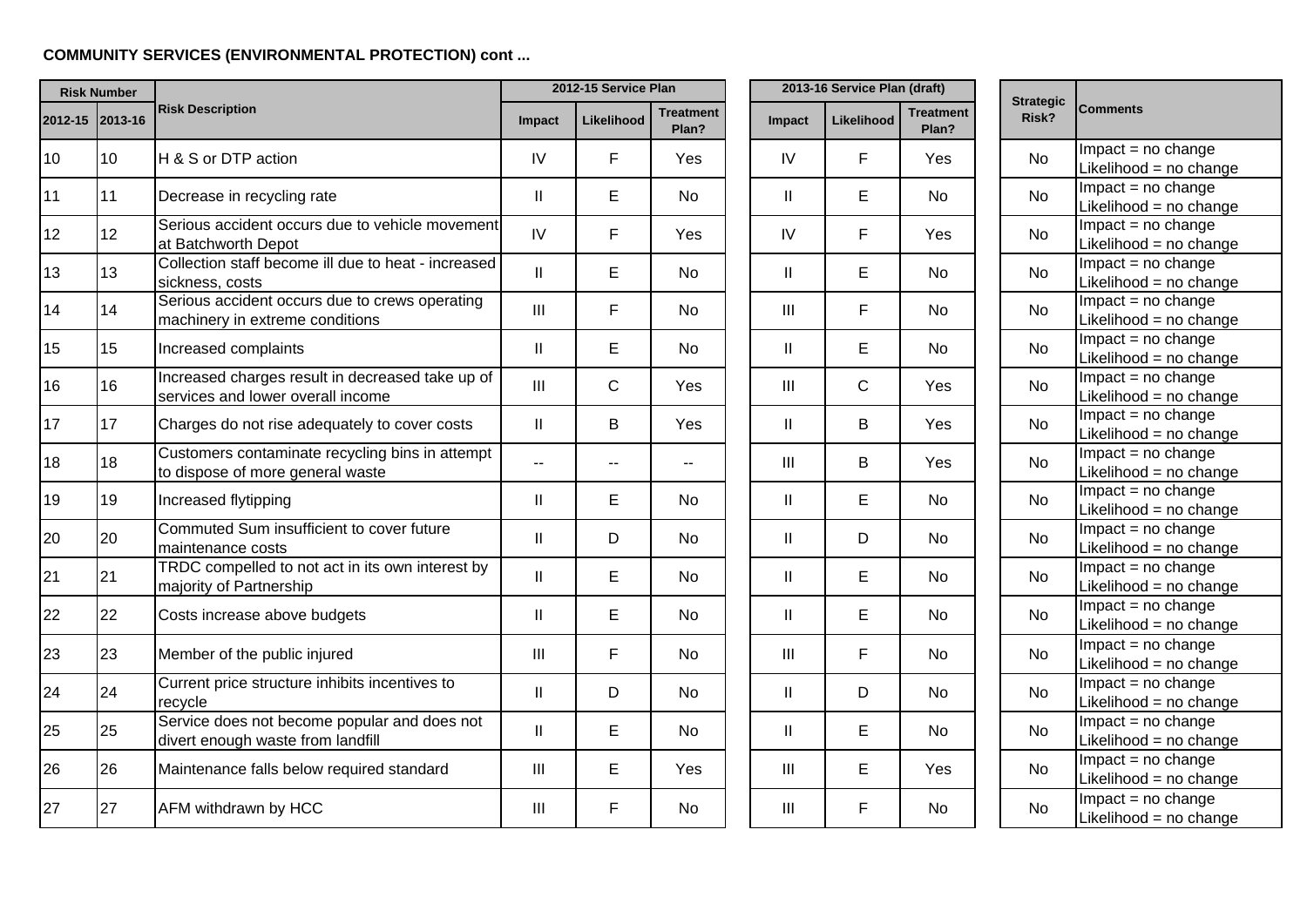## **COMMUNITY SERVICES (ENVIRONMENTAL PROTECTION) cont ...**

| <b>Risk Number</b> |                                            |                                                                            |                | 2012-15 Service Plan |                           | 2013-16 Service Plan (draft) |            |                           |  |                           |                                                 |
|--------------------|--------------------------------------------|----------------------------------------------------------------------------|----------------|----------------------|---------------------------|------------------------------|------------|---------------------------|--|---------------------------|-------------------------------------------------|
|                    | <b>Risk Description</b><br>2012-15 2013-16 |                                                                            | Impact         | Likelihood           | <b>Treatment</b><br>Plan? | Impact                       | Likelihood | <b>Treatment</b><br>Plan? |  | <b>Strategic</b><br>Risk? | <b>Comments</b>                                 |
| 28                 | 28                                         | Numbers of brown bins underestimated and<br>therefore savings not achieved |                | B                    | <b>No</b>                 | $\mathbf{H}$                 | B          | <b>No</b>                 |  | <b>No</b>                 | $Im$ pact = no change<br>Likelihood = no change |
| 29                 | 29                                         | Equality challenge on behalf of low income<br>lfamilies                    |                | Е                    | <b>No</b>                 | $\mathbf{H}$                 | E          | <b>No</b>                 |  | <b>No</b>                 | $Im$ pact = no change<br>Likelihood = no change |
| 30                 | 30                                         | Crews unable to complete work                                              |                | E                    | <b>No</b>                 | $\mathbf{H}$                 | E          | <b>No</b>                 |  | <b>No</b>                 | $Im$ pact = no change<br>Likelihood = no change |
| 31                 | 31                                         | Crew member has accident carrying out HCCs<br>work                         |                | D                    | <b>No</b>                 | $\mathbf{H}$                 | D          | <b>No</b>                 |  | <b>No</b>                 | $Im$ pact = no change<br>Likelihood = no change |
| 32                 | 32                                         | HCC devolve complaints to TRDC                                             |                | С                    | Yes                       | $\mathbf{H}$                 | C          | Yes                       |  | <b>No</b>                 | $Im$ pact = no change<br>Likelihood = no change |
| 33                 | 33                                         | Council runs out of cemetery land in traditional<br>section                | $\mathbf{III}$ | Е                    | Yes                       | $\mathbf{III}$               | E          | Yes                       |  | <b>No</b>                 | $Im$ pact = no change<br>Likelihood = no change |

|          | 2013-16 Service Plan (draft) |                           |           |  |  |  |  |  |  |
|----------|------------------------------|---------------------------|-----------|--|--|--|--|--|--|
| ent<br>? | Impact                       | <b>Treatment</b><br>Plan? |           |  |  |  |  |  |  |
|          | Ш                            | Β                         | No        |  |  |  |  |  |  |
|          | $\mathsf{II}$                | E                         | <b>No</b> |  |  |  |  |  |  |
|          | $\mathsf{II}$                | E                         | No        |  |  |  |  |  |  |
|          | н                            | D                         | No        |  |  |  |  |  |  |
| ś        | н                            | C                         | Yes       |  |  |  |  |  |  |
| ś        | Ш                            | F                         | Yes       |  |  |  |  |  |  |

| <b>Strategic</b><br>Risk? | <b>Comments</b>        |
|---------------------------|------------------------|
| N٥                        | $Impact = no change$   |
|                           | Likelihood = no change |
| Nο                        | $Impact = no change$   |
|                           | Likelihood = no change |
| Nο                        | $Impact = no change$   |
|                           | Likelihood = no change |
| N٥                        | $Impact = no change$   |
|                           | Likelihood = no change |
| Nο                        | $Impact = no change$   |
|                           | Likelihood = no change |
| N٥                        | $Impact = no change$   |
|                           | Likelihood = no change |

# **COMMUNITY SERVICES (HOUSING)**

|               | <b>Risk Number</b> |                              | 2012-15 Service Plan |              |                           | 2013-16 Service Plan (draft) |            |                           |  | <b>Strategic</b> |                                                   |
|---------------|--------------------|------------------------------|----------------------|--------------|---------------------------|------------------------------|------------|---------------------------|--|------------------|---------------------------------------------------|
|               | 2012-15 2013-16    | <b>Risk Description</b>      | Impact               | Likelihood I | <b>Treatment</b><br>Plan? | <b>Impact</b>                | Likelihood | <b>Treatment</b><br>Plan? |  | Risk?            | <b>Comments</b>                                   |
|               |                    | Insufficient staff           | IV                   | D            | Yes                       | IV                           |            | Yes                       |  | <b>No</b>        | $Im$ pact = no change<br>Likelihood = no change   |
| $2^*$         |                    | Total failure of ICT systems | IV                   | D            | Yes                       | IV                           |            | Yes                       |  | <b>No</b>        | $Im$ pact = no change<br>Likelihood = $no$ change |
| <sup>3*</sup> |                    | Loss of accommodation        | Ш                    | D            | Yes                       | Ш                            |            | Yes                       |  | No               | $Im$ pact = no change<br>Likelihood = no change   |
| $4^*$         |                    | <b>Fraudulent activity</b>   | Ш                    | E            | Yes                       | Ш                            |            | Yes                       |  | <b>No</b>        | $Im$ pact = no change<br>Likelihood = no change   |

\* from Housing Needs & Strategy Risk Register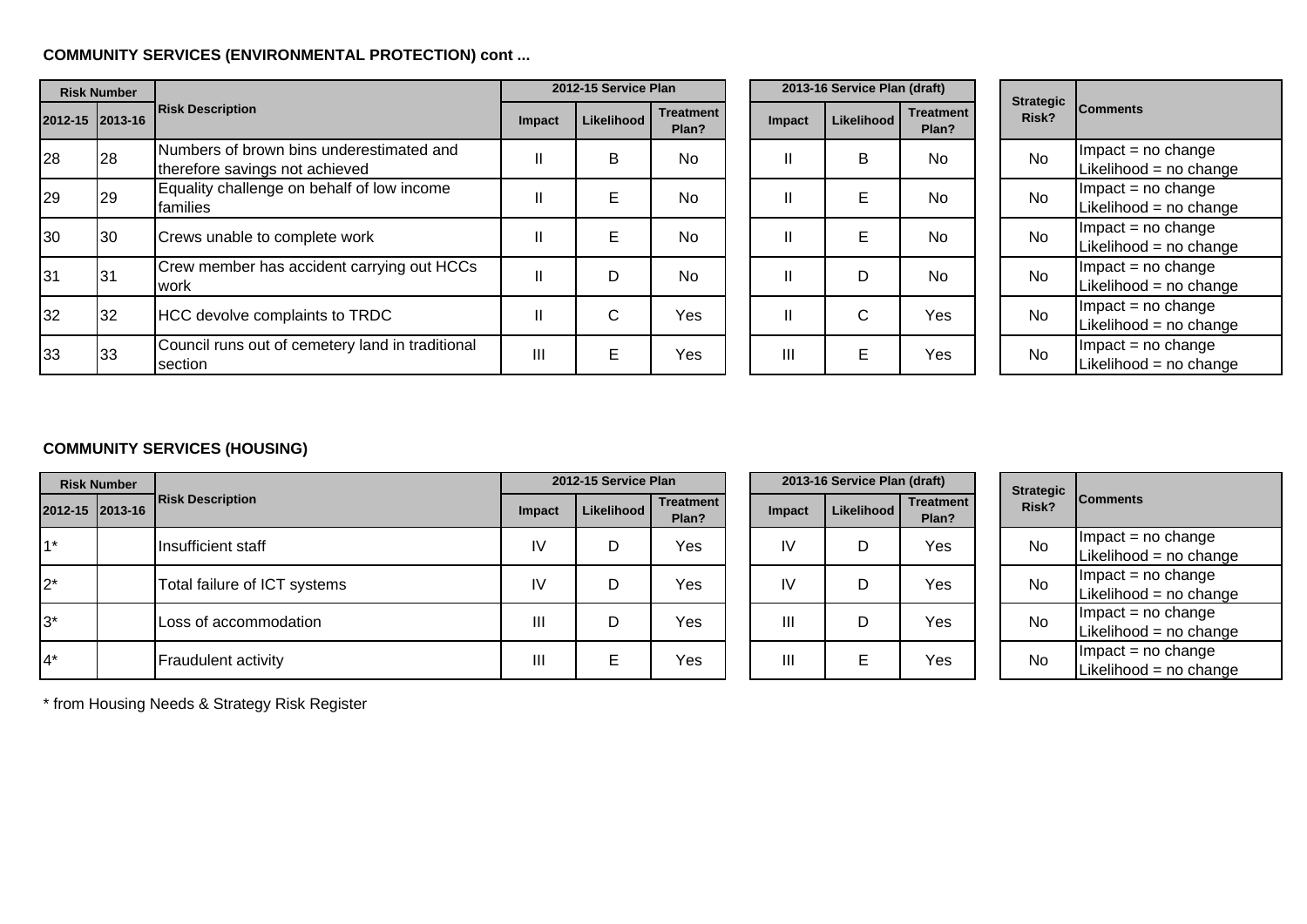# **COMMUNITY SERVICES (LEISURE)**

|                | <b>Risk Number</b>               |                                                                                                                                                  |                                    | 2012-15 Service Plan |                           |                          | 2013-16 Service Plan (draft) |                    | <b>Strategic</b> |                                                                      |
|----------------|----------------------------------|--------------------------------------------------------------------------------------------------------------------------------------------------|------------------------------------|----------------------|---------------------------|--------------------------|------------------------------|--------------------|------------------|----------------------------------------------------------------------|
|                | 2012-15 2013-16                  | <b>Risk Description</b>                                                                                                                          | Impact                             | Likelihood           | <b>Treatment</b><br>Plan? | Impact                   | Likelihood                   | Treatment<br>Plan? | Risk?            | <b>Comments</b>                                                      |
|                |                                  | Common risks - shared across the whole department                                                                                                |                                    |                      |                           |                          |                              |                    |                  |                                                                      |
|                |                                  | Insufficient staff                                                                                                                               | III                                | D                    | Yes                       | Ш                        | D                            | Yes                | Yes              | $Impact = no change$<br>Likelihood = no change                       |
| $\overline{2}$ | $\overline{2}$                   | Total failure of ICT systems                                                                                                                     | IV                                 | $\mathsf{C}$         | Yes                       | IV                       | C                            | Yes                | Yes              | $Im$ pact = no change<br>Likelihood = no change                      |
| 3              | 3                                | Loss of accommodation                                                                                                                            | IV                                 | D                    | Yes                       | IV                       | D                            | Yes                | Yes              | $Impact = no change$<br>Likelihood = no change                       |
| $\overline{4}$ |                                  | <b>Fraudulent activity</b>                                                                                                                       | IV                                 | E                    | Yes                       | IV                       | E                            | Yes                | Yes              | $Impact = no change$<br>Likelihood = no change                       |
| 5              | 5                                | Temporary closure of venue or loss of service<br>due to infectious disease                                                                       | IV                                 | D                    | Yes                       | IV                       | D                            | Yes                | Yes              | $Impact = no change$<br>Likelihood = no change                       |
| 6              | 6                                | Usage targets linked to Key Budget Indicators are<br>not met                                                                                     | $\mathbf{III}$                     | D                    | Yes                       | $\mathbf{III}$           | D                            | Yes                | Yes              | $Impact = no change$<br>Likelihood = no change                       |
| $\overline{7}$ |                                  | Major Capital Project overruns or has unforeseen<br>costs (excluding WPLC)                                                                       | IV                                 | D                    | Yes                       | IV                       | D                            | Yes                | Yes              | $Im$ pact = no change<br>Likelihood = no change                      |
| 8              | 8                                | Loss of partner or agreed partnership funding<br>(revenue or capital)                                                                            | IV                                 | D                    | Yes                       | IV                       | D                            | Yes                | Yes              | $Impact = no change$<br>Likelihood = no change                       |
|                |                                  | <b>Community Partnerships risks</b>                                                                                                              |                                    |                      |                           |                          |                              |                    |                  |                                                                      |
| 9              |                                  | Failure to achieve Community Safety targets                                                                                                      | III                                | $\mathsf E$          | Yes                       | --                       | $-$                          | --                 | Yes              | <b>Transferred to Community</b><br><b>Partnerships Risk Register</b> |
| 10             |                                  | Failure to achieve the priorities of the Community<br>Strategy through the LSP                                                                   | $\mathbf{III}$                     | D                    | Yes                       | $-$                      | $-$                          |                    | Yes              | <b>Transferred to Community</b><br><b>Partnerships Risk Register</b> |
| 11             |                                  | Community consultation work fails to improve<br>contact with hard to reach groups resulting in lack<br>of clear evidence base for strategic plan | $\mathsf{II}$                      | E                    | <b>No</b>                 |                          |                              |                    | No               | <b>Transferred to Community</b><br><b>Partnerships Risk Register</b> |
| 12             |                                  | The Council fails to maintain its Achieving status<br>of the equality framework and risk legal challenge                                         | $\mathbf{III}$                     | E                    | Yes                       | $\sim$ $-$               | $\sim$                       | $\frac{1}{2}$      | No               | <b>Transferred to Community</b><br><b>Partnerships Risk Register</b> |
| 13             |                                  | Targets in the Strategic Plan are not<br>performanced managed and fail to be achieved                                                            | $\ensuremath{\mathsf{III}}\xspace$ | $\mathsf E$          | Yes                       | $-$                      | $-$                          | --                 | No               | <b>Transferred to Community</b><br><b>Partnerships Risk Register</b> |
| 14             |                                  | Failure to engage the community in the Strategic<br>Plan                                                                                         | III                                | E                    | Yes                       | $\overline{\phantom{a}}$ | --                           | --                 | Yes              | <b>Transferred to Community</b><br><b>Partnerships Risk Register</b> |
| 15             |                                  | Failure to secure improvements to services                                                                                                       | Ш                                  | E                    | Yes                       | $- -$                    | $-$                          | $\overline{a}$     | Yes              | <b>Transferred to Community</b><br><b>Partnerships Risk Register</b> |
|                | <b>Venues &amp; Grants risks</b> |                                                                                                                                                  |                                    |                      |                           |                          |                              |                    |                  |                                                                      |
| 16             | 9                                | Council liable for fatality at leisure venue                                                                                                     | $\vee$                             | E                    | Yes                       | V                        | E                            | Yes                | No               | $Im$ pact = no change<br>Likelihood = no change                      |
| 17             | 10                               | Serious accident to customer or member of staff                                                                                                  | IV                                 | E                    | Yes                       | IV                       | E                            | Yes                | No.              | $Impact = no change$<br>Likelihood = no change                       |

| <b>Strategic</b><br>Risk? | <b>Comments</b>                                                      |  |  |  |  |  |  |  |  |  |
|---------------------------|----------------------------------------------------------------------|--|--|--|--|--|--|--|--|--|
|                           |                                                                      |  |  |  |  |  |  |  |  |  |
| Yes                       | $Impact = no change$                                                 |  |  |  |  |  |  |  |  |  |
|                           | Likelihood = no change                                               |  |  |  |  |  |  |  |  |  |
| Yes                       | $Impact = no change$                                                 |  |  |  |  |  |  |  |  |  |
|                           | Likelihood = no change                                               |  |  |  |  |  |  |  |  |  |
| Yes                       | $\overline{\text{Impact}}$ = no change                               |  |  |  |  |  |  |  |  |  |
|                           | Likelihood = no change                                               |  |  |  |  |  |  |  |  |  |
| Yes                       | $Impact = no change$                                                 |  |  |  |  |  |  |  |  |  |
|                           | Likelihood = no change                                               |  |  |  |  |  |  |  |  |  |
| Yes                       | $Impact = no change$                                                 |  |  |  |  |  |  |  |  |  |
|                           | Likelihood = no change                                               |  |  |  |  |  |  |  |  |  |
| Yes                       | $Impact = no change$                                                 |  |  |  |  |  |  |  |  |  |
|                           | Likelihood = no change                                               |  |  |  |  |  |  |  |  |  |
| Yes                       | $Impact = no change$                                                 |  |  |  |  |  |  |  |  |  |
|                           | Likelihood = no change                                               |  |  |  |  |  |  |  |  |  |
| Yes                       | $Impact = no change$                                                 |  |  |  |  |  |  |  |  |  |
|                           | Likelihood = no change                                               |  |  |  |  |  |  |  |  |  |
|                           |                                                                      |  |  |  |  |  |  |  |  |  |
| Yes                       | <b>Transferred to Community</b>                                      |  |  |  |  |  |  |  |  |  |
|                           | <b>Partnerships Risk Register</b><br><b>Transferred to Community</b> |  |  |  |  |  |  |  |  |  |
| Yes                       |                                                                      |  |  |  |  |  |  |  |  |  |
|                           | <b>Partnerships Risk Register</b>                                    |  |  |  |  |  |  |  |  |  |
|                           | <b>Transferred to Community</b>                                      |  |  |  |  |  |  |  |  |  |
| No                        | <b>Partnerships Risk Register</b>                                    |  |  |  |  |  |  |  |  |  |
|                           |                                                                      |  |  |  |  |  |  |  |  |  |
| No                        | <b>Transferred to Community</b>                                      |  |  |  |  |  |  |  |  |  |
|                           | <b>Partnerships Risk Register</b><br><b>Transferred to Community</b> |  |  |  |  |  |  |  |  |  |
| No                        | <b>Partnerships Risk Register</b>                                    |  |  |  |  |  |  |  |  |  |
|                           | <b>Transferred to Community</b>                                      |  |  |  |  |  |  |  |  |  |
| Yes                       | <b>Partnerships Risk Register</b>                                    |  |  |  |  |  |  |  |  |  |
|                           | <b>Transferred to Community</b>                                      |  |  |  |  |  |  |  |  |  |
| Yes                       | <b>Partnerships Risk Register</b>                                    |  |  |  |  |  |  |  |  |  |
|                           |                                                                      |  |  |  |  |  |  |  |  |  |
|                           | $Impact = no change$                                                 |  |  |  |  |  |  |  |  |  |
| No                        | Likelihood = no change                                               |  |  |  |  |  |  |  |  |  |
|                           | Impact = no change                                                   |  |  |  |  |  |  |  |  |  |
| No                        | Likelihood = no change                                               |  |  |  |  |  |  |  |  |  |
|                           |                                                                      |  |  |  |  |  |  |  |  |  |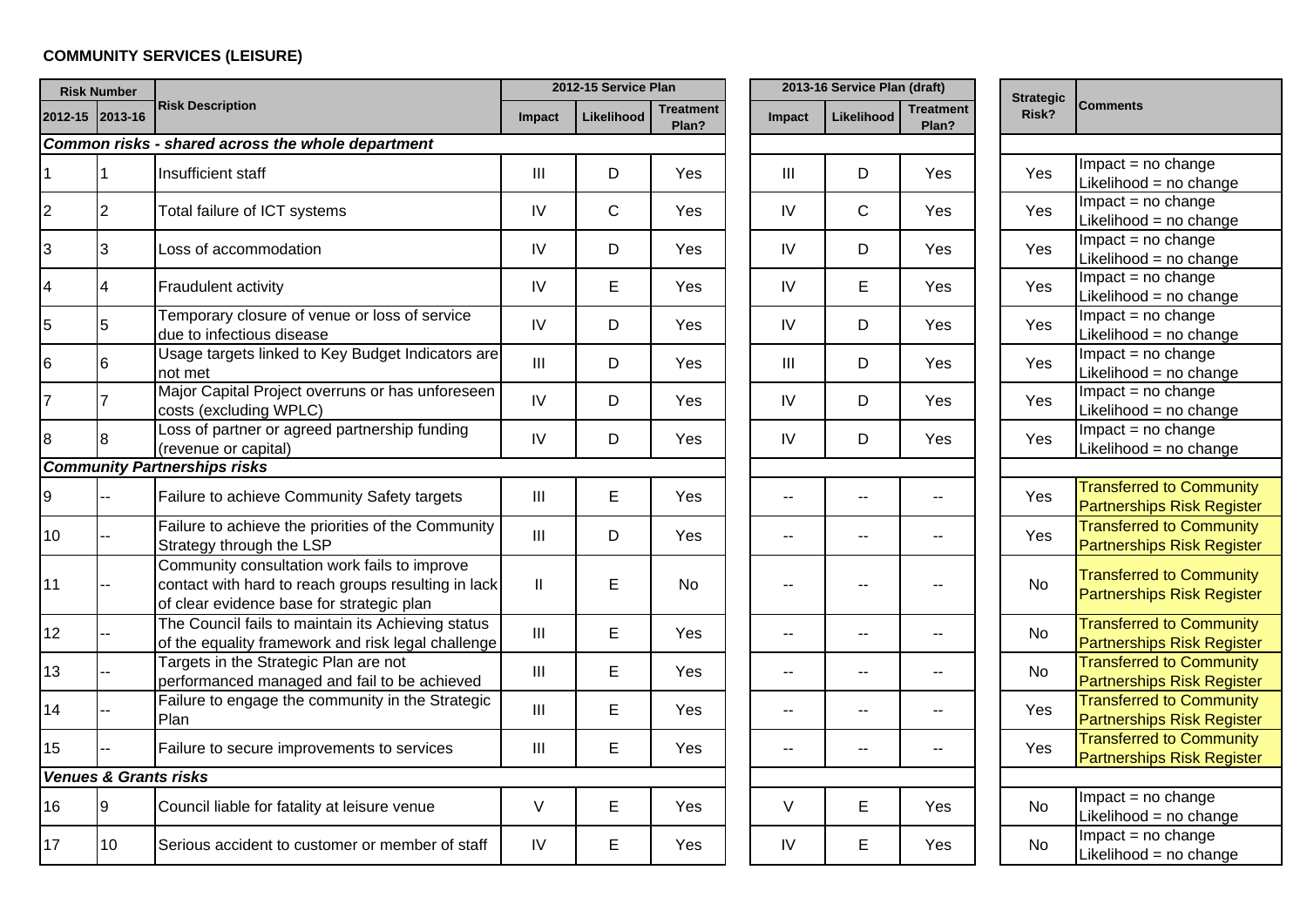### **COMMUNITY SERVICES (LEISURE) cont ...**

|    | <b>Risk Number</b> |                                                                                                                                                              |               | 2012-15 Service Plan |                           |                          | 2013-16 Service Plan (draft) |                           | <b>Strategic</b> |  |                                                                      |  |
|----|--------------------|--------------------------------------------------------------------------------------------------------------------------------------------------------------|---------------|----------------------|---------------------------|--------------------------|------------------------------|---------------------------|------------------|--|----------------------------------------------------------------------|--|
|    | 2012-15 2013-16    | <b>Risk Description</b>                                                                                                                                      | <b>Impact</b> | Likelihood           | <b>Treatment</b><br>Plan? | Impact                   | Likelihood                   | <b>Treatment</b><br>Plan? | Risk?            |  | <b>Comments</b>                                                      |  |
|    |                    | Venues & Grants risks cont                                                                                                                                   |               |                      |                           |                          |                              |                           |                  |  |                                                                      |  |
| 18 | 11                 | Failure involving major plant or equipment at<br>leisure venue                                                                                               | IV            | E                    | Yes                       | IV                       | E                            | Yes                       | No.              |  | $Impact = no change$<br>Likelihood = no change                       |  |
| 19 | 12                 | WPLC: Loss of key project personnel                                                                                                                          | III           | D                    | Yes                       | III                      | D                            | Yes                       | No               |  | $Impact = no change$<br>Likelihood = no change                       |  |
| 20 | 13                 | WPLC: Council fails to recover overspend<br>through legal action or negotiation                                                                              | $\vee$        | D                    | Yes                       | $\vee$                   | D                            | Yes                       | No               |  | $Impact = no change$<br>Likelihood = no change                       |  |
| 21 | 14                 | LFM: Operator fails to provide adequate service                                                                                                              | IV            | E                    | Yes                       | IV                       | $\mathsf E$                  | Yes                       | No               |  | $Impact = no change$<br>Likelihood = no change                       |  |
| 22 |                    | LFM: Operator collapses due to loss of<br>Hertsmere BC contract                                                                                              | IV            | D                    | Yes                       | $\overline{\phantom{a}}$ | $\sim$ $\sim$                | н.                        | N <sub>o</sub>   |  | <b>Risk closed</b>                                                   |  |
| 23 |                    | Failure of major Meals On Wheels provider                                                                                                                    | IV            | E                    | Yes                       | $\sim$ $\sim$            | $\sim$ $\sim$                | $-$                       | <b>No</b>        |  | <b>Transferred to Community</b><br><b>Partnerships Risk Register</b> |  |
| 24 |                    | Grants budget oversubscribed leading to poor<br>publicity                                                                                                    | $\mathbf{II}$ | E                    | <b>No</b>                 | $\sim$ $\sim$            | $\sim$                       | $\overline{a}$            | <b>No</b>        |  | <b>Transferred to Community</b><br><b>Partnerships Risk Register</b> |  |
| 25 | 15                 | Watersmeet: Failure to hit usage or income<br>targets                                                                                                        | III           | D                    | Yes                       | Ш                        | D                            | Yes                       | No               |  | $Impact = no change$<br>Likelihood = no change                       |  |
| 26 | 16                 | Watersmeet: Failure to retain casual or volunteer<br>staff                                                                                                   | III           | D                    | Yes                       | $\mathbf{III}$           | D                            | Yes                       | <b>No</b>        |  | $Impact = no change$<br>Likelihood = no change                       |  |
|    | 17                 | New BLYM facility doesn't realise growth in<br>participation                                                                                                 | $\mathbf{u}$  |                      | --                        | Ш                        | Е                            | Yes                       | No               |  | <b>New Risk</b>                                                      |  |
|    |                    | <b>Leisure Development risks</b>                                                                                                                             |               |                      |                           |                          |                              |                           |                  |  |                                                                      |  |
| 27 | 18                 | The Council could fail to meet its legal obligations<br>under the Children's Act if it fails to Safeguard                                                    | $\vee$        | D                    | Yes                       | $\vee$                   | D                            | Yes                       | <b>No</b>        |  | $Impact = no change$<br>Likelihood = no change                       |  |
| 28 | 19                 | A child/children could be exposed to some form<br>of abuse if the Council fails to Safeguard                                                                 | $\vee$        | E                    | Yes                       | $\vee$                   | $\mathsf E$                  | Yes                       | No               |  | $Impact = no change$<br>Likelihood = no change                       |  |
| 29 | 20                 | Service fails to appoint playscheme staff with<br>relevant and appropriate training qualifications to<br>meet Ofsted requirements for Under 8s<br>playscheme | IV            | D                    | Yes                       | IV                       | D                            | Yes                       | <b>No</b>        |  | Impact = no change<br>Likelihood = no change                         |  |
| 30 | 21                 | Newly installed/refurbished play/skate/gym areas<br>fail to pass post installation inspection                                                                | III           | E                    | Yes                       | III                      | E                            | Yes                       | No               |  | $Impact = no change$<br>Likelihood = $no$ change                     |  |
|    |                    | <b>Tree &amp; Landscape risks</b>                                                                                                                            |               |                      |                           |                          |                              |                           |                  |  |                                                                      |  |
| 31 | 22                 | Tree failure causes damage to property, rail<br>accident/disaster, loss of life                                                                              | $\vee$        | $\mathsf C$          | Yes                       | $\vee$                   | $\mathsf{C}$                 | Yes                       | No               |  | $Impact = no change$<br>Likelihood = no change                       |  |
| 32 | 23                 | Successful appeal to the High Court against new<br><b>TPO</b>                                                                                                | III           | F                    | No.                       | III                      | $\mathsf{F}$                 | <b>No</b>                 | <b>No</b>        |  | $Impact = no change$<br>Likelihood = no change                       |  |
| 33 | 24                 | Successful appeal to Lands Tribunal for<br>compensation for refusal to permit works to trees                                                                 | III           | F                    | Yes                       | III                      | $\mathsf{F}$                 | Yes                       | No               |  | Impact = no change<br>Likelihood = no change                         |  |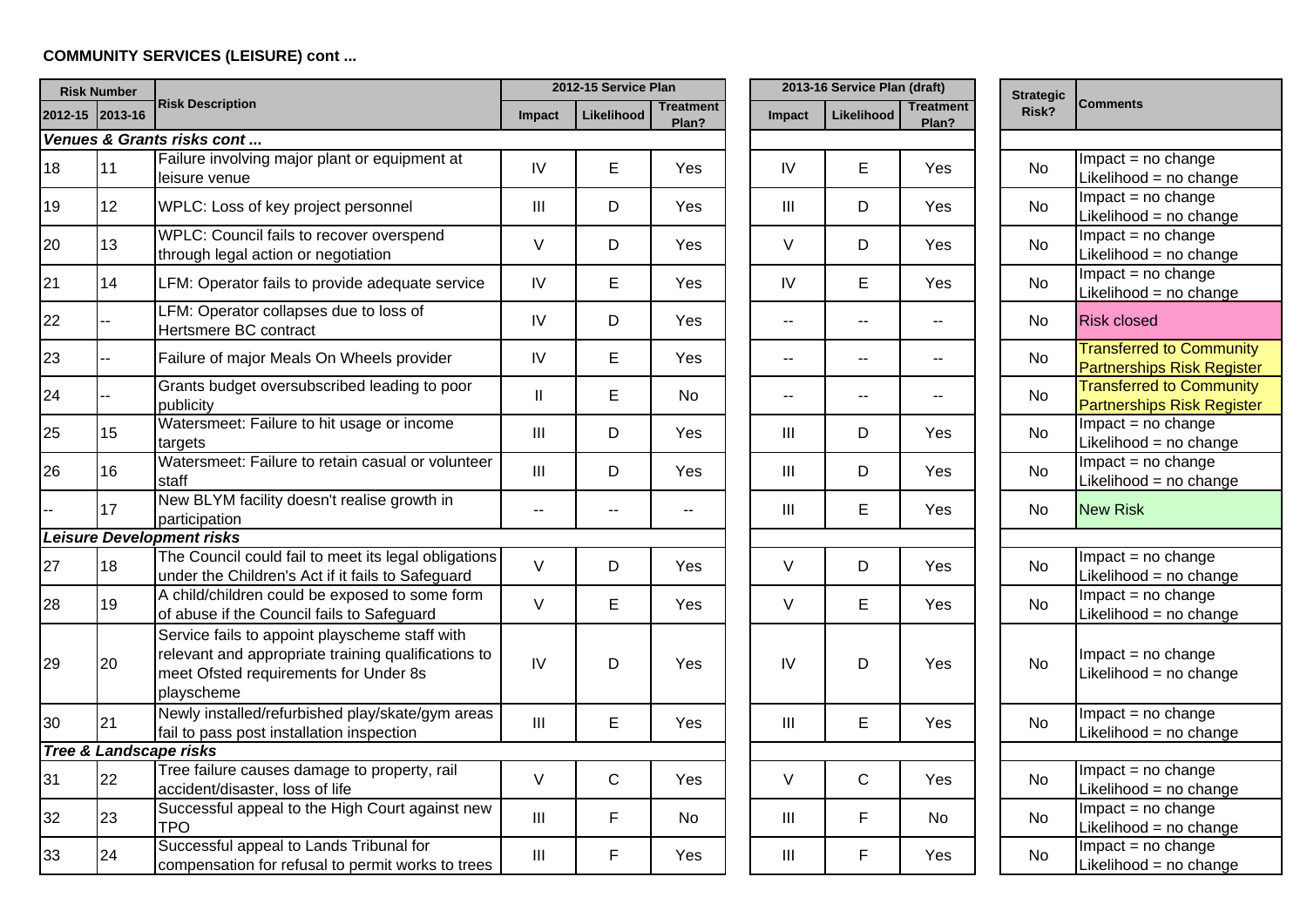### **CUSTOMER SERVICES CENTRE**

|    | <b>Risk Number</b> |                                              |                | 2012-15 Service Plan |                           |               | 2013-16 Service Plan (draft) |                           |                           |                                               |
|----|--------------------|----------------------------------------------|----------------|----------------------|---------------------------|---------------|------------------------------|---------------------------|---------------------------|-----------------------------------------------|
|    | 2012-15 2013-16    | <b>Risk Description</b>                      | <b>Impact</b>  | Likelihood           | <b>Treatment</b><br>Plan? | <b>Impact</b> | Likelihood                   | <b>Treatment</b><br>Plan? | <b>Strategic</b><br>Risk? | <b>Comments</b>                               |
|    |                    | Insufficient staff                           | IV             | E                    | Yes                       | IV            | E                            | Yes                       | <b>No</b>                 | $Im$ pact = no change<br>Likelihood = no chan |
| 2  |                    | Total failure of ICT systems                 | $\mathbf{III}$ | Е                    | Yes                       | III           | Е                            | Yes                       | <b>No</b>                 | $Im$ pact = no change<br>Likelihood = no chan |
| 3  | 13                 | Loss of accommodation                        | Ш              | E                    | Yes                       | III           | Е                            | Yes                       | <b>No</b>                 | $Im$ pact = no change<br>Likelihood = no chan |
| 14 | 14                 | <b>Fraudulent activity</b>                   | Ш.             | E                    | <b>No</b>                 | $\mathbf{I}$  | E                            | <b>No</b>                 | <b>No</b>                 | $Im$ pact = no change<br>Likelihood = no chan |
| 15 | 15                 | Total failure of telephone systems           | V              | E                    | Yes                       | V             | E                            | Yes                       | <b>No</b>                 | $Im$ pact = no change<br>Likelihood = no chan |
| 16 | 16                 | Increased number of customer contacts        | IV             | E                    | Yes                       | IV            | E                            | Yes                       | <b>No</b>                 | $Im$ pact = no change<br>Likelihood = no chan |
| 17 |                    | Robbery in TRH OSS                           | III            | E                    | Yes                       | III           | Е                            | Yes                       | No                        | $Im$ pact = no change<br>Likelihood = no chan |
| 18 | l8                 | Physical assault on staff or visitors to TRH | III            | E                    | Yes                       | III           | E                            | Yes                       | No                        | $Im$ pact = no change<br>Likelihood = no chan |

|          |                | 2013-16 Service Plan (draft) |     |    |           |
|----------|----------------|------------------------------|-----|----|-----------|
| ent<br>? | <b>Impact</b>  | <b>Strategic</b><br>Risk?    | Cor |    |           |
| ś        | IV             | E                            | Yes | No | Im<br>Lik |
| ś        | $\mathbf{III}$ | E                            | Yes | No | Im<br>Lik |
| ś        | $\mathbf{III}$ | E                            | Yes | No | Im<br>Lik |
|          | $\mathbf{I}$   | E                            | No  | No | Im<br>Lik |
| Š        | V              | E                            | Yes | No | lm<br>Lik |
| ś        | IV             | E                            | Yes | No | Im<br>Lik |
| Š        | $\mathbf{  }$  | E                            | Yes | No | Im<br>Lik |
| Š        | $\mathbf{  }$  | E                            | Yes | No | Im<br>Lik |

| <b>Strategic</b><br>Risk? | <b>Comments</b>          |  |  |  |  |  |  |
|---------------------------|--------------------------|--|--|--|--|--|--|
| N٥                        | $Impact = no change$     |  |  |  |  |  |  |
|                           | Likelihood = $no$ change |  |  |  |  |  |  |
| N٥                        | $Impact = no change$     |  |  |  |  |  |  |
|                           | Likelihood = no change   |  |  |  |  |  |  |
| No                        | $Impact = no change$     |  |  |  |  |  |  |
|                           | Likelihood = no change   |  |  |  |  |  |  |
| N٥                        | $Impact = no change$     |  |  |  |  |  |  |
|                           | Likelihood = no change   |  |  |  |  |  |  |
| Nο                        | $Impact = no change$     |  |  |  |  |  |  |
|                           | Likelihood = no change   |  |  |  |  |  |  |
| N٥                        | $Impact = no change$     |  |  |  |  |  |  |
|                           | Likelihood = no change   |  |  |  |  |  |  |
| N٥                        | $Impact = no change$     |  |  |  |  |  |  |
|                           | Likelihood = no change   |  |  |  |  |  |  |
| N٥                        | Impact = no change       |  |  |  |  |  |  |
|                           | Likelihood = $no$ change |  |  |  |  |  |  |

# **ECONOMIC AND SUSTAINABLE DEVELOPMENT (DEVELOPMENT PLANS)**

|                 | <b>Risk Number</b> |                                            |        | 2012-15 Service Plan |                           |        | 2013-16 Service Plan (draft) |                           |                           |                                               |
|-----------------|--------------------|--------------------------------------------|--------|----------------------|---------------------------|--------|------------------------------|---------------------------|---------------------------|-----------------------------------------------|
| 2012-15 2013-16 |                    | <b>Risk Description</b>                    | Impact | Likelihood           | <b>Treatment</b><br>Plan? | Impact | Likelihood                   | <b>Treatment</b><br>Plan? | <b>Strategic</b><br>Risk? | <b>Comments</b>                               |
|                 |                    | Insufficient staff                         | IV     | Е                    | Yes                       | IV     | Е                            | Yes                       | <b>No</b>                 | $Im$ pact = no change<br>Likelihood = no chan |
| 12              |                    | Total failure of ICT systems               | Ш      | E                    | Yes                       | Ш      | E                            | Yes                       | <b>No</b>                 | $Im$ pact = no change<br>Likelihood = no chan |
| l3              |                    | Loss of accommodation                      | Ш      | D                    | Yes                       | Ш      | D                            | Yes                       | <b>No</b>                 | $Im$ pact = no change<br>Likelihood = no chan |
| 14              |                    | <b>Fraudulent activity</b>                 | Ш      | F                    | <b>No</b>                 | Ш      | F.                           | <b>No</b>                 | <b>No</b>                 | $Im$ pact = no change<br>Likelihood = no chan |
| 5               | l5                 | Failure/delay in delivering LDF/Local Plan | IV     | E.                   | Yes                       | IV     | E                            | Yes                       | <b>No</b>                 | $Im$ pact = no change<br>Likelihood = no chan |

|          |               | 2013-16 Service Plan (draft) |                           |
|----------|---------------|------------------------------|---------------------------|
| ent<br>? | <b>Impact</b> | Likelihood                   | <b>Treatment</b><br>Plan? |
| ś        | IV            | Е                            | Yes                       |
| ś        | Ш             | E                            | Yes                       |
| ś        | Ш             | D                            | Yes                       |
|          | Ш             | F                            | No                        |
| ś        | IV            | Е                            | Yes                       |

| <b>Strategic</b><br>Risk? | <b>Comments</b>        |
|---------------------------|------------------------|
| N٥                        | $Impact = no change$   |
|                           | Likelihood = no change |
| N٥                        | $Impact = no change$   |
|                           | Likelihood = no change |
| N٥                        | $Impact = no change$   |
|                           | Likelihood = no change |
| N٥                        | $Impact = no change$   |
|                           | Likelihood = no change |
| N٥                        | $Impact = no change$   |
|                           | Likelihood = no change |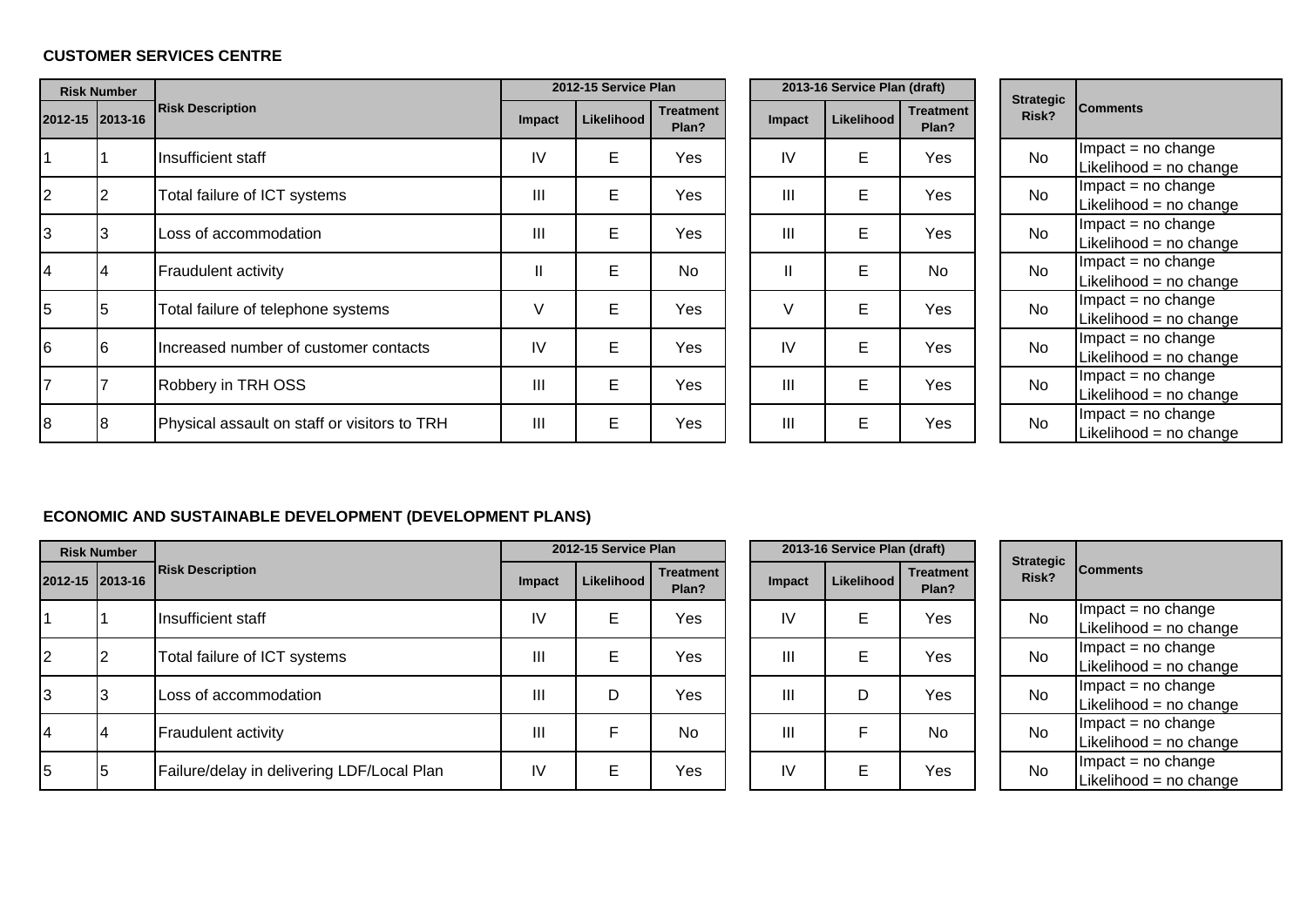### **ECONOMIC AND SUSTAINABLE DEVELOPMENT (HOUSING STRATEGY AND DEVELOPMENT)**

|                 | <b>Risk Number</b> |                              |        | 2012-15 Service Plan |                           |                | 2013-16 Service Plan (draft) |                           | <b>Strategic</b> |                                               |
|-----------------|--------------------|------------------------------|--------|----------------------|---------------------------|----------------|------------------------------|---------------------------|------------------|-----------------------------------------------|
| 2012-15 2013-16 |                    | <b>Risk Description</b>      | Impact | Likelihood           | <b>Treatment</b><br>Plan? | <b>Impact</b>  | Likelihood                   | <b>Treatment</b><br>Plan? | Risk?            | <b>Comments</b>                               |
| $11*$           |                    | Insufficient staff           | IV     | D                    | Yes                       | IV             | D                            | Yes                       | <b>No</b>        | $Im$ pact = no change<br>Likelihood = no chan |
| $2^*$           |                    | Total failure of ICT systems | IV     | D                    | Yes                       | IV             | D                            | Yes                       | <b>No</b>        | $Im$ pact = no change<br>Likelihood = no chan |
| $3^*$           |                    | Loss of accommodation        | Ш      | D                    | Yes                       | $\mathbf{III}$ | D                            | Yes                       | <b>No</b>        | $Im$ pact = no change<br>Likelihood = no chan |
| $4^*$           | Ι4                 | Fraudulent activity          | Ш      | E                    | Yes                       | $\mathbf{III}$ | F.                           | Yes                       | <b>No</b>        | $Im$ pact = no change<br>Likelihood = no chan |

|    | 2012-15 Service Plan |                           |               | 2013-16 Service Plan (draft) |                           |
|----|----------------------|---------------------------|---------------|------------------------------|---------------------------|
| .t | Likelihood           | <b>Treatment</b><br>Plan? | <b>Impact</b> | <b>Likelihood</b>            | <b>Treatment</b><br>Plan? |
|    | D                    | Yes                       | IV            | D                            | Yes                       |
|    | D                    | Yes                       | IV            |                              | Yes                       |
|    | D                    | Yes                       | Ш             |                              | Yes                       |
|    | Е                    | Yes                       | Ш             | F                            | Yes                       |

| <b>Strategic</b><br>Risk? | <b>Comments</b>        |
|---------------------------|------------------------|
| No                        | $Im$ pact = no change  |
|                           | Likelihood = no change |
| N٥                        | $Im$ pact = no change  |
|                           | Likelihood = no change |
| No                        | $Impact = no change$   |
|                           | Likelihood = no change |
| N٥                        | $Impact = no change$   |
|                           | Likelihood = no change |

\* from Housing Needs and Strategy Risk Register

# **ECONOMIC AND SUSTAINABLE DEVELOPMENT (CLIMATE CHANGE AND SUSTAIUNABLE PROJECTS)**

|        | <b>Risk Number</b> |                                                                                            |              | 2012-15 Service Plan |                           |        | 2013-16 Service Plan (draft) |                           |                           |                                                   |
|--------|--------------------|--------------------------------------------------------------------------------------------|--------------|----------------------|---------------------------|--------|------------------------------|---------------------------|---------------------------|---------------------------------------------------|
|        | 2012-15 2013-16    | <b>Risk Description</b>                                                                    | Impact       | Likelihood           | <b>Treatment</b><br>Plan? | Impact | Likelihood                   | <b>Treatment</b><br>Plan? | <b>Strategic</b><br>Risk? | <b>Comments</b>                                   |
| $1^*$  |                    | Insufficient staff                                                                         | Ш            | E                    | Yes                       | III    | С                            | Yes                       | <b>No</b>                 | $Im$ pact = no change<br>Likelihood = increased   |
| $2^*$  |                    | Total failure of ICT systems                                                               | Ш            | C                    | Yes                       | IV     | C                            | Yes                       | <b>No</b>                 | $Im$ pact = increased<br>Likelihood = $no$ change |
| $ 3^*$ | 3                  | Loss of accommodation                                                                      | Ш            | D                    | Yes                       | IV     | С                            | Yes                       | <b>No</b>                 | $Im$ pact = increased<br>Likelihood = $no$ change |
| $ 4^*$ | 4                  | <b>Fraudulent activity</b>                                                                 | Ш            | D                    | Yes                       | Ш      | D                            | Yes                       | <b>No</b>                 | $Im$ pact = no change<br>Likelihood = no change   |
| $5*$   |                    | Failure to make progress on the sustainability<br>action plan                              | Ш            | E                    | Yes                       | Ш      | D                            | Yes                       | Yes                       | $Im$ pact = increased<br>Likelihood = $no$ change |
| $8*$   |                    | Failure to reduce pockets of deprivation as a<br>result of low take up on training schemes | $\mathbf{I}$ | D                    | <b>No</b>                 | Ш      | D                            | Yes                       | <b>No</b>                 | $Im$ pact = increased<br>Likelihood = $no$ change |
| l9*    |                    | Failure to deliver sustainable transport initiatives                                       | III          | C                    | Yes                       | Ш      | D                            | Yes                       | <b>No</b>                 | $Impact = no change$<br>Likelihood = decreased    |

\* from Sustainability Risk Register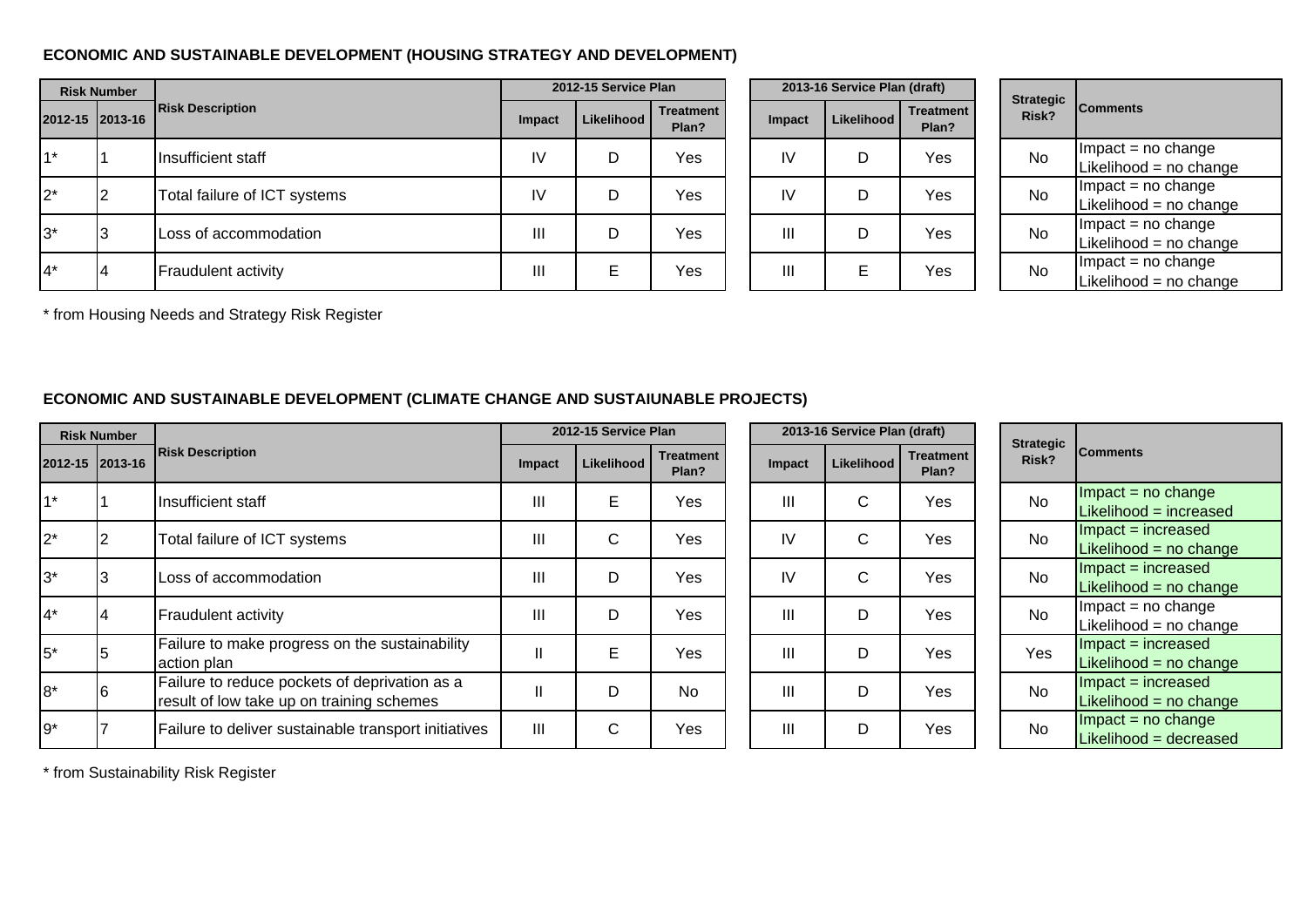#### **PROPERTY AND MAJOR PROJECTS**

|                 | <b>Risk Number</b> |                                                                                             |        | 2012-15 Service Plan |                           |                | 2013-16 Service Plan (draft) |                           |                           |                                                |
|-----------------|--------------------|---------------------------------------------------------------------------------------------|--------|----------------------|---------------------------|----------------|------------------------------|---------------------------|---------------------------|------------------------------------------------|
| 2012-15 2013-16 |                    | <b>Risk Description</b>                                                                     | Impact | Likelihood           | <b>Treatment</b><br>Plan? | <b>Impact</b>  | Likelihood                   | <b>Treatment</b><br>Plan? | <b>Strategic</b><br>Risk? | <b>Comments</b>                                |
| $1*$            |                    | Insufficient staff                                                                          | Ш      | E                    | Yes                       | Ш              | E                            | Yes                       | <b>No</b>                 | $Impact = no change$<br>Likelihood = no change |
| $2^*$           |                    | Total failure of ICT systems                                                                | Ш      | $\mathsf{C}$         | Yes                       | III            | $\mathsf{C}$                 | Yes                       | <b>No</b>                 | $Impact = no change$<br>Likelihood = no change |
| $3^*$           |                    | Loss of accommodation                                                                       | Ш      | D                    | Yes                       | $\mathbf{III}$ | D                            | Yes                       | <b>No</b>                 | $Impact = no change$<br>Likelihood = no change |
| $4*$            | Ι4                 | <b>Fraudulent activity</b>                                                                  | Ш      | D                    | Yes                       | III            | D                            | Yes                       | <b>No</b>                 | $Impact = no change$<br>Likelihood = no change |
| $5*$            |                    | Failure to make progress on the sustainability<br>action plan                               | Ш      | E                    | Yes                       | $\mathbf{III}$ | E                            | Yes                       | Yes                       | $Impact = no change$<br>Likelihood = no change |
| $10*$           | l6                 | Failure to deliver all the actions in the Asset<br>Management Plan                          | Ш      | $\mathsf{C}$         | Yes                       | III            | C                            | Yes                       | <b>No</b>                 | $Impact = no change$<br>Likelihood = no change |
| $11*$           |                    | The appointed contractor (for the garage<br>refurbishment programme) may cease to trade     | н.     | E                    | <b>No</b>                 | Ш              | E                            | <b>No</b>                 | <b>No</b>                 | Impact = no change<br>Likelihood = no change   |
| $12*$           | l8                 | The contractor fails to deliver the requirements of<br>Ithe contract                        | Ш      | D                    | <b>No</b>                 | $\mathsf{I}$   | D                            | <b>No</b>                 | <b>No</b>                 | $Impact = no change$<br>Likelihood = no change |
| $13*$           |                    | The contractor is unable to progress the works<br>resulting in a claim for loss and expense | Ш      | D                    | Yes                       | $\mathbf{III}$ | D                            | Yes                       | <b>No</b>                 | $Impact = no change$<br>Likelihood = no change |

\* from Sustainability Risk Register

### **REGULATORY SERVICES 1 (DEVELOPMENT MANAGEMENT, LICENSING, LAND & PROPERTY INFORMATION AND PARKING CONTRACT)**

|  | <b>Risk Number</b> |                              |        | 2012-15 Service Plan |                           |               | 2013-16 Service Plan (draft) |                           | <b>Strategic</b> |                                               |
|--|--------------------|------------------------------|--------|----------------------|---------------------------|---------------|------------------------------|---------------------------|------------------|-----------------------------------------------|
|  | 2012-15 2013-16    | <b>Risk Description</b>      | Impact | Likelihood           | <b>Treatment</b><br>Plan? | <b>Impact</b> | Likelihood                   | <b>Treatment</b><br>Plan? | Risk?            | <b>Comments</b>                               |
|  |                    | Ilnsufficient staff          | Ш      |                      | Yes                       |               |                              | No                        | <b>No</b>        | $Im$ pact = decreased<br>Likelihood = no chan |
|  | I2                 | Total failure of ICT systems | Ш      |                      | Yes                       |               | E                            | <b>No</b>                 | <b>No</b>        | $Im$ pact = decreased<br>Likelihood = no chan |
|  |                    | Loss of accommodation        | Ш      | Е                    | Yes                       |               |                              | <b>No</b>                 | <b>No</b>        | $Im$ pact = decreased<br>Likelihood = no chan |
|  | 14                 | <b>Fraudulent activity</b>   | Ш      | Е                    | Yes                       | Ш             | E                            | Yes                       | No               | $Im$ pact = no change<br>Likelihood = no chan |

|          | 2013-16 Service Plan (draft) |            |                           |  |  |  |  |  |  |  |
|----------|------------------------------|------------|---------------------------|--|--|--|--|--|--|--|
| ent<br>? | Impact                       | Likelihood | <b>Treatment</b><br>Plan? |  |  |  |  |  |  |  |
| ś        |                              | Е          | No                        |  |  |  |  |  |  |  |
| ś        |                              | Е          | No                        |  |  |  |  |  |  |  |
| 3        |                              | Е          | No                        |  |  |  |  |  |  |  |
| ś        | Ш                            | Е          | Yes                       |  |  |  |  |  |  |  |

| Strategic<br>Risk? | <b>Comments</b>          |
|--------------------|--------------------------|
| N٥                 | Impact = decreased       |
|                    | Likelihood = no change   |
| N٥                 | Impact = decreased       |
|                    | Likelihood = no change   |
| N٥                 | Impact = decreased       |
|                    | Likelihood = $no$ change |
| N٥                 | $Impact = no change$     |
|                    | Likelihood = no change   |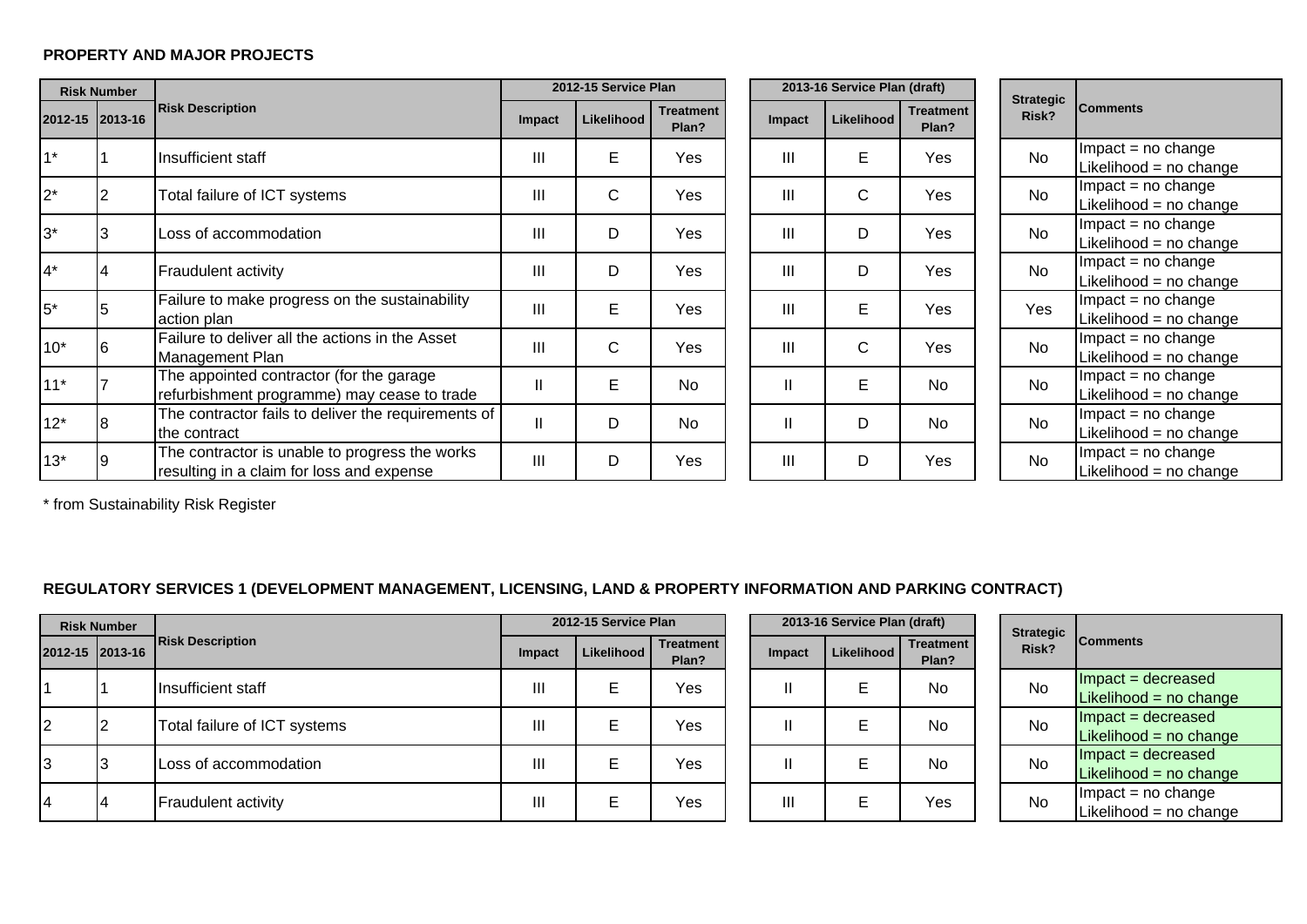### **REGULATORY SERVICES 1 (DEVELOPMENT MANAGEMENT, LICENSING, LAND & PROPERTY INFORMATION AND PARKING CONTRACT) cont ...**

|                 | <b>Risk Number</b> |                                                                                                                                          |              | 2012-15 Service Plan |                           |                | 2013-16 Service Plan (draft) |                           | <b>Strategic</b> |                                               |
|-----------------|--------------------|------------------------------------------------------------------------------------------------------------------------------------------|--------------|----------------------|---------------------------|----------------|------------------------------|---------------------------|------------------|-----------------------------------------------|
| 2012-15 2013-16 |                    | <b>Risk Description</b>                                                                                                                  | Impact       | Likelihood           | <b>Treatment</b><br>Plan? | Impact         | Likelihood                   | <b>Treatment</b><br>Plan? | Risk?            | <b>Comments</b>                               |
| 15              | ıь                 | Loss of paper planning paper records                                                                                                     | Ш            | Е                    | Yes                       | $\mathbf{III}$ | Е                            | Yes                       | <b>No</b>        | $Im$ pact = no change<br>Likelihood = no chan |
| $16*$           | 16                 | Local Land Charges income may not be achieved                                                                                            | III          | C                    | Yes                       | Ш              | $\mathsf{C}$                 | Yes                       | <b>No</b>        | $Im$ pact = no change<br>Likelihood = no chan |
| $17*$           |                    | Parking service fails to break even financially<br>(including impact of new legislation)                                                 | Ш            | С                    | Yes                       | III            | C                            | Yes                       | <b>No</b>        | $Im$ pact = no change<br>Likelihood = no chan |
| $17**$          |                    | Possibility of complaints concerning unfair<br>competition from shopkeepers in the event of<br>trading consents being issued incorrectly | $\mathbf{I}$ | F                    | <b>No</b>                 | Ш              |                              | <b>No</b>                 | <b>No</b>        | $Im$ pact = no change<br>Likelihood = no chan |
| 6**             |                    | New street trading consents cause nuisance                                                                                               | Ш            | D                    | <b>No</b>                 | Ш              | D                            | <b>No</b>                 | <b>No</b>        | $Im$ pact = no change<br>Likelihood = no chan |

|              | 2012-15 Service Plan |                           | 2013-16 Service Plan (draft) | <b>Strategic</b> |                           |       |
|--------------|----------------------|---------------------------|------------------------------|------------------|---------------------------|-------|
| <b>pact</b>  | <b>Likelihood</b>    | <b>Treatment</b><br>Plan? | Impact                       | Likelihood       | <b>Treatment</b><br>Plan? | Risk? |
| Ш            | E                    | Yes                       | Ш                            | E                | Yes                       | No    |
| Ш            | $\mathsf{C}$         | Yes                       | Ш                            | C                | Yes                       | No    |
| $\mathbf{I}$ | C                    | Yes                       | Ш                            | C                | Yes                       | No    |
| II           | F                    | No.                       | $\mathsf{II}$                | F                | No                        | No    |
| II           | D                    | No                        | $\mathsf{II}$                | D                | No                        | No    |

| <b>Strategic</b><br>Risk? | <b>Comments</b>                                |
|---------------------------|------------------------------------------------|
| N٥                        | $Impact = no change$                           |
|                           | Likelihood = no change                         |
| N٥                        | $Impact = no change$                           |
|                           | Likelihood = no change                         |
| N٥                        | $Impact = no change$                           |
|                           | Likelihood = no change                         |
| N٥                        | $Impact = no change$<br>Likelihood = no change |
| N٥                        | $Impact = no change$<br>Likelihood = no change |

\* from Sustainability Risk Register \*\* from Environmental Health Risk Register

### **REGULATORY SERVICES 2 (ENVIRONMENTAL HEALTH)**

|    | <b>Risk Number</b> |                                                                                                                                          |        | 2012-15 Service Plan |                           |               | 2013-16 Service Plan (draft) |                           |                           |                                                              |
|----|--------------------|------------------------------------------------------------------------------------------------------------------------------------------|--------|----------------------|---------------------------|---------------|------------------------------|---------------------------|---------------------------|--------------------------------------------------------------|
|    | 2012-15 2013-16    | <b>Risk Description</b>                                                                                                                  | Impact | Likelihood           | <b>Treatment</b><br>Plan? | <b>Impact</b> | Likelihood                   | <b>Treatment</b><br>Plan? | <b>Strategic</b><br>Risk? | <b>Comments</b>                                              |
|    |                    | Insufficient staff                                                                                                                       | IV     | E                    | Yes                       | IV            | E                            | Yes                       | <b>No</b>                 | $Im$ pact = no change<br>Likelihood = no change              |
|    |                    | Total failure of ICT systems                                                                                                             | Ш      | E                    | Yes                       |               | E                            | Yes                       | <b>No</b>                 | $Im$ pact = no change<br>Likelihood = no change              |
|    |                    | Loss of accommodation                                                                                                                    | III    | E                    | Yes                       | Ш             | E                            | Yes                       | <b>No</b>                 | $Im$ pact = no change<br>Likelihood = no change              |
|    |                    | Fraudulent activity                                                                                                                      | IV     | F                    | Yes                       | IV            | F                            | Yes                       | <b>No</b>                 | $Im$ pact = no change<br>Likelihood = no change              |
|    |                    | DEFRA challenge the Council's refusal to remove<br>or revoke AQMAs where necessary                                                       | III    | E                    | Yes                       | Ш             | E                            | Yes                       | <b>No</b>                 | $Im$ pact = no change<br>Likelihood = no change              |
|    |                    | A resident challenges the Council's refusal to<br>remove or revoke AQMAs where necessary                                                 | III    | E                    | Yes                       | Ш             | E                            | Yes                       | <b>No</b>                 | $Im$ pact = no change<br>Likelihood = no change              |
|    |                    | New street trading consents cause nuisance                                                                                               | Ш      | D                    | <b>No</b>                 | --            | --                           |                           | <b>No</b>                 | <b>Transferred to Regulatory</b><br>Services 1 Risk Register |
| l8 |                    | Possibility of complaints concerning unfair<br>competition from shopkeepers in the event of<br>trading consents being issued incorrectly | Ш      | F                    | <b>No</b>                 | $- -$         | --                           |                           | <b>No</b>                 | <b>Transferred to Regulatory</b><br>Services 1 Risk Register |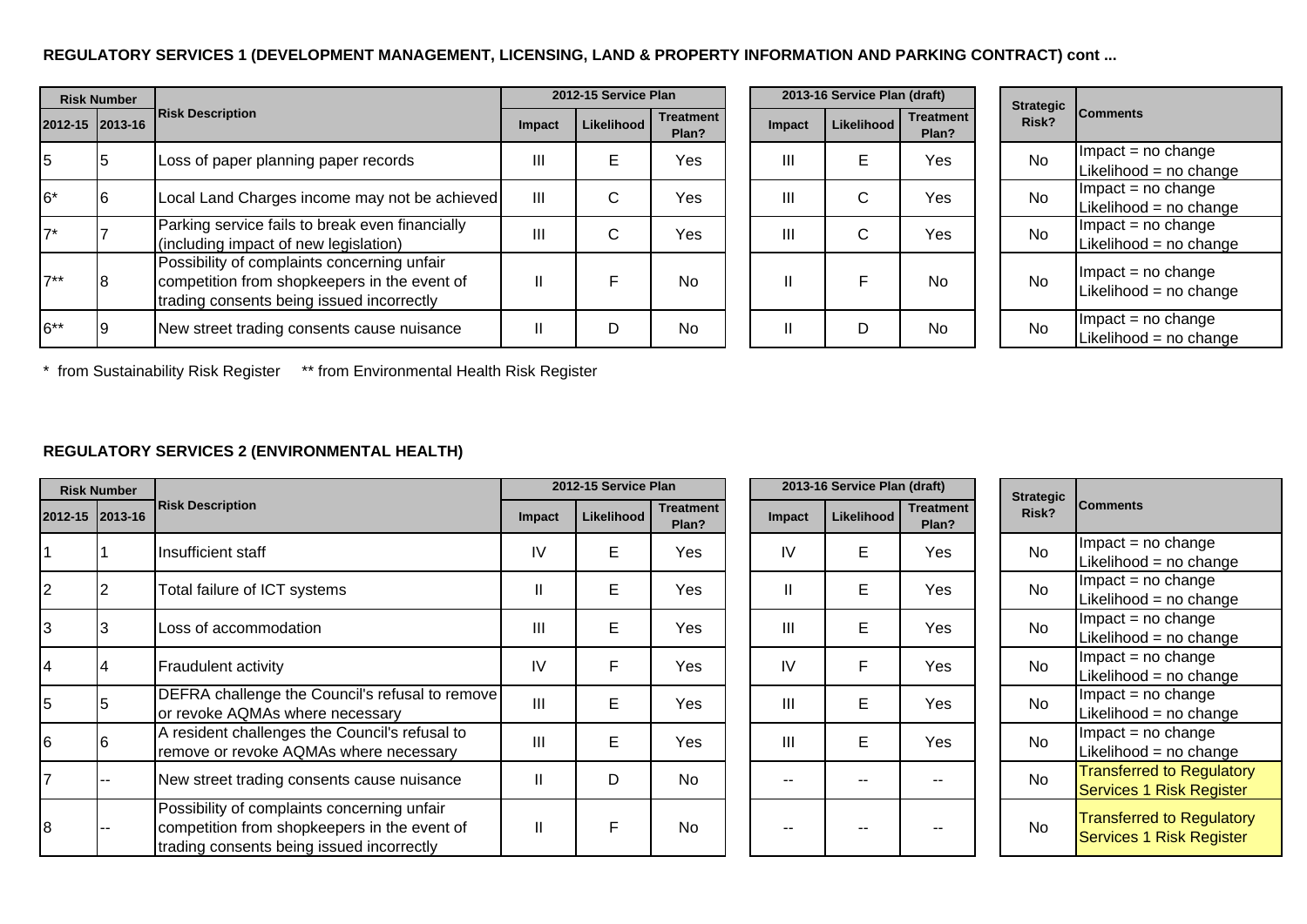### **SUSTAINABILITY**

|                 | <b>Risk Number</b> |                                                                                             |                | 2012-15 Service Plan |                           |               | 2013-16 Service Plan (draft) |                           | <b>Strategic</b> |                                                                                       |
|-----------------|--------------------|---------------------------------------------------------------------------------------------|----------------|----------------------|---------------------------|---------------|------------------------------|---------------------------|------------------|---------------------------------------------------------------------------------------|
| 2012-15 2013-16 |                    | <b>Risk Description</b>                                                                     | Impact         | Likelihood           | <b>Treatment</b><br>Plan? | <b>Impact</b> | Likelihood                   | <b>Treatment</b><br>Plan? | Risk?            | <b>Comments</b>                                                                       |
|                 |                    | Insufficient staff                                                                          | III            | E                    | Yes                       |               |                              |                           | No               | <b>Transferred to other Risk</b><br><b>Registers</b>                                  |
| $\overline{c}$  |                    | Total failure of ICT systems                                                                | III            | $\mathsf{C}$         | Yes                       |               |                              |                           | <b>No</b>        | <b>Transferred to other Risk</b><br><b>Registers</b>                                  |
| 3               |                    | Loss of accommodation                                                                       | III            | D                    | Yes                       | --            | --                           | --                        | <b>No</b>        | <b>Transferred to other Risk</b><br><b>Registers</b>                                  |
| 4               |                    | Fraudulent activity                                                                         | III            | D                    | Yes                       | --            | --                           |                           | <b>No</b>        | <b>Transferred to other Risk</b><br><b>Registers</b>                                  |
| 5               |                    | Failure to make progress on the sustainability<br>action plan                               | Ш              | E                    | <b>No</b>                 |               |                              |                           | Yes              | <b>Transferred to Economic and</b><br>Sustainable Development<br><b>Risk Register</b> |
| 6               |                    | Local Land Charges income may not be achieved                                               | $\mathbf{III}$ | $\mathsf{C}$         | Yes                       |               | --                           |                           | <b>No</b>        | <b>Transferred to Regulatory</b><br>Services 1 Risk Register                          |
|                 |                    | Parking service fails to break even financially<br>(including impact of new legislation)    | III            | $\mathsf{C}$         | Yes                       |               | $-$                          |                           | <b>No</b>        | <b>Transferred to Regulatory</b><br>Services 1 Risk Register                          |
| 8               |                    | Failure to reduce pockets of deprivation as a<br>result of low take up on training schemes  | Ш              | D                    | Yes                       |               | --                           |                           | No               | <b>Transferred to Economic and</b><br>Sustainable Development<br><b>Risk Register</b> |
| 9               |                    | Failure to deliver sustainable transport initiatives                                        | III            | $\mathsf{C}$         | Yes                       |               | --                           |                           | <b>No</b>        | <b>Transferred to Economic and</b><br>Sustainable Development<br><b>Risk Register</b> |
| 10              |                    | Failure to deliver all the actions in the Asset<br>Management Plan                          | III            | $\mathsf{C}$         | Yes                       |               | --                           |                           | <b>No</b>        | <b>Transferred to Property and</b><br><b>Major Projects Risk Register</b>             |
| 11              |                    | The appointed contractor (for the garage<br>refurbishment programme) may cease to trade     | Ш              | E                    | <b>No</b>                 | --            | --                           |                           | <b>No</b>        | <b>Transferred to Property and</b><br><b>Major Projects Risk Register</b>             |
| 12              |                    | The contractor fails to deliver the requirements of<br>the contract                         | H.             | D                    | Yes                       | --            | $-$                          | --                        | <b>No</b>        | <b>Transferred to Property and</b><br>Major Projects Risk Register                    |
| 13              |                    | The contractor is unable to progress the works<br>resulting in a claim for loss and expense | III            | D                    | Yes                       |               |                              |                           | <b>No</b>        | <b>Transferred to Property and</b><br><b>Major Projects Risk Register</b>             |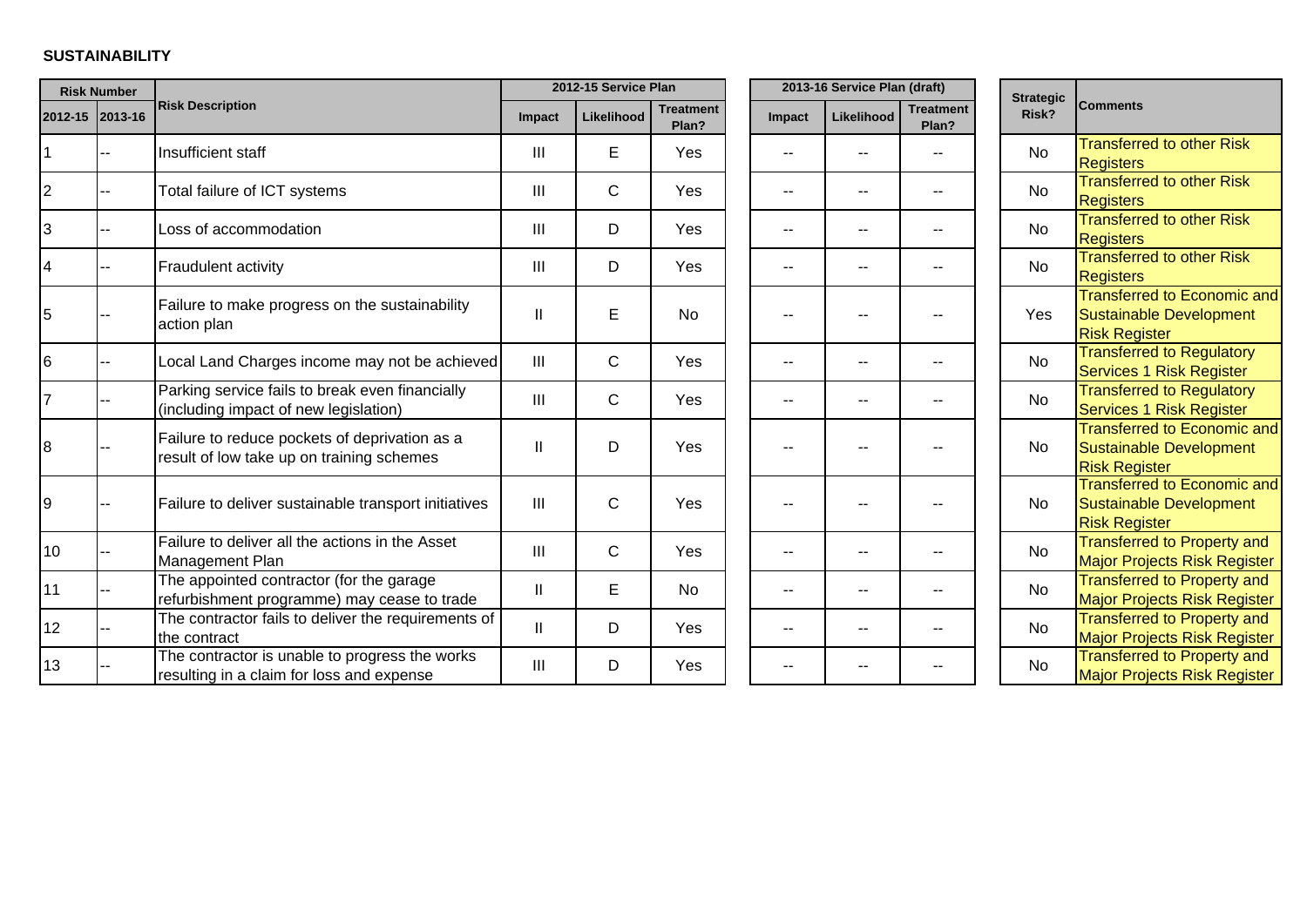### **COMMUNITY PARTNERSHIPS**

| <b>Risk Number</b> |    |                                                                                                                                                  |                | 2012-15 Service Plan |                           | 2013-16 Service Plan (draft) |            |                    |  | <b>Strategic</b> |                                                 |
|--------------------|----|--------------------------------------------------------------------------------------------------------------------------------------------------|----------------|----------------------|---------------------------|------------------------------|------------|--------------------|--|------------------|-------------------------------------------------|
| 2012-15 2013-16    |    | <b>Risk Description</b>                                                                                                                          | Impact         | Likelihood           | <b>Treatment</b><br>Plan? | Impact                       | Likelihood | Treatment<br>Plan? |  | Risk?            | <b>Comments</b>                                 |
| $1*$               |    | Insufficient staff                                                                                                                               | Ш              | D                    | Yes                       | Ш                            | E          | No                 |  | <b>No</b>        | $Im$ pact = decreased<br>Likelihood = decreased |
| $2^*$              | 2  | Total failure of ICT systems                                                                                                                     | IV             | C                    | Yes                       | III                          | E          | Yes                |  | <b>No</b>        | Impact = decreased<br>Likelihood = decreased    |
| $3^*$              | 3  | Loss of accommodation                                                                                                                            | IV             | D                    | Yes                       | Ш                            | E          | Yes                |  | No               | Impact = decreased<br>Likelihood = decreased    |
| $4^*$              | 4  | Fraudulent activity                                                                                                                              | IV             | E                    | Yes                       | IV                           | E          | Yes                |  | <b>No</b>        | $Im$ pact = no change<br>Likelihood = no change |
| $8*$               | 5  | Loss of partner or agreed partnership funding<br>(revenue or capital)                                                                            | IV             | D                    | Yes                       | IV                           | E          | Yes                |  | <b>No</b>        | $Im$ pact = no change<br>Likelihood = decreased |
| $9*$               | 6  | Failure to achieve Community Safety targets                                                                                                      | III            | E                    | Yes                       | Ш                            | E          | Yes                |  | Yes              | $Im$ pact = no change<br>Likelihood = no change |
| $10*$              |    | Failure to achieve the priorities of the Community<br>Strategy through the LSP                                                                   | $\mathbf{III}$ | D                    | Yes                       | III                          | D          | Yes                |  | Yes              | $Im$ pact = no change<br>Likelihood = no change |
| $11*$              | 8  | Community consultation work fails to improve<br>contact with hard to reach groups resulting in lack<br>of clear evidence base for strategic plan | Ш              | E                    | <b>No</b>                 | $\mathbf{I}$                 | E          | <b>No</b>          |  | <b>No</b>        | $Im$ pact = no change<br>Likelihood = no change |
| $12*$              | Ι9 | The Council fails to maintain its legal duties for<br>equality and risks legal challenge                                                         | III            | E                    | Yes                       | III                          | E          | Yes                |  | <b>No</b>        | $Im$ pact = no change<br>Likelihood = no change |
| $13*$              | 10 | Targets in the Strategic Plan are not performance<br>managed and fail to be achieved                                                             | III            | E                    | Yes                       | III                          | E          | Yes                |  | <b>No</b>        | Impact = no change<br>Likelihood = $no$ change  |
| $14*$              | 11 | Failure to engage the community in the Strategic<br>Plan                                                                                         | III            | E                    | Yes                       | Ш                            | E          | Yes                |  | Yes              | $Im$ pact = no change<br>Likelihood = no change |
| $15*$              | 12 | Failure to secure improvements to services                                                                                                       | III            | E                    | Yes                       | III                          | E          | Yes                |  | Yes              | $Im$ pact = no change<br>Likelihood = no change |
| $23*$              | 13 | Failure of major Meals On Wheels provider                                                                                                        | IV             | E                    | Yes                       | IV                           | E          | Yes                |  | <b>No</b>        | $Impact = no change$<br>Likelihood = no change  |
| $24*$              | 14 | Grants budget oversubscribed leading to poor<br>publicity                                                                                        | Ш              | E                    | No                        | Ш                            | E          | No                 |  | <b>No</b>        | $Im$ pact = no change<br>Likelihood = no change |

\* from Leisure and Community Services Risk Register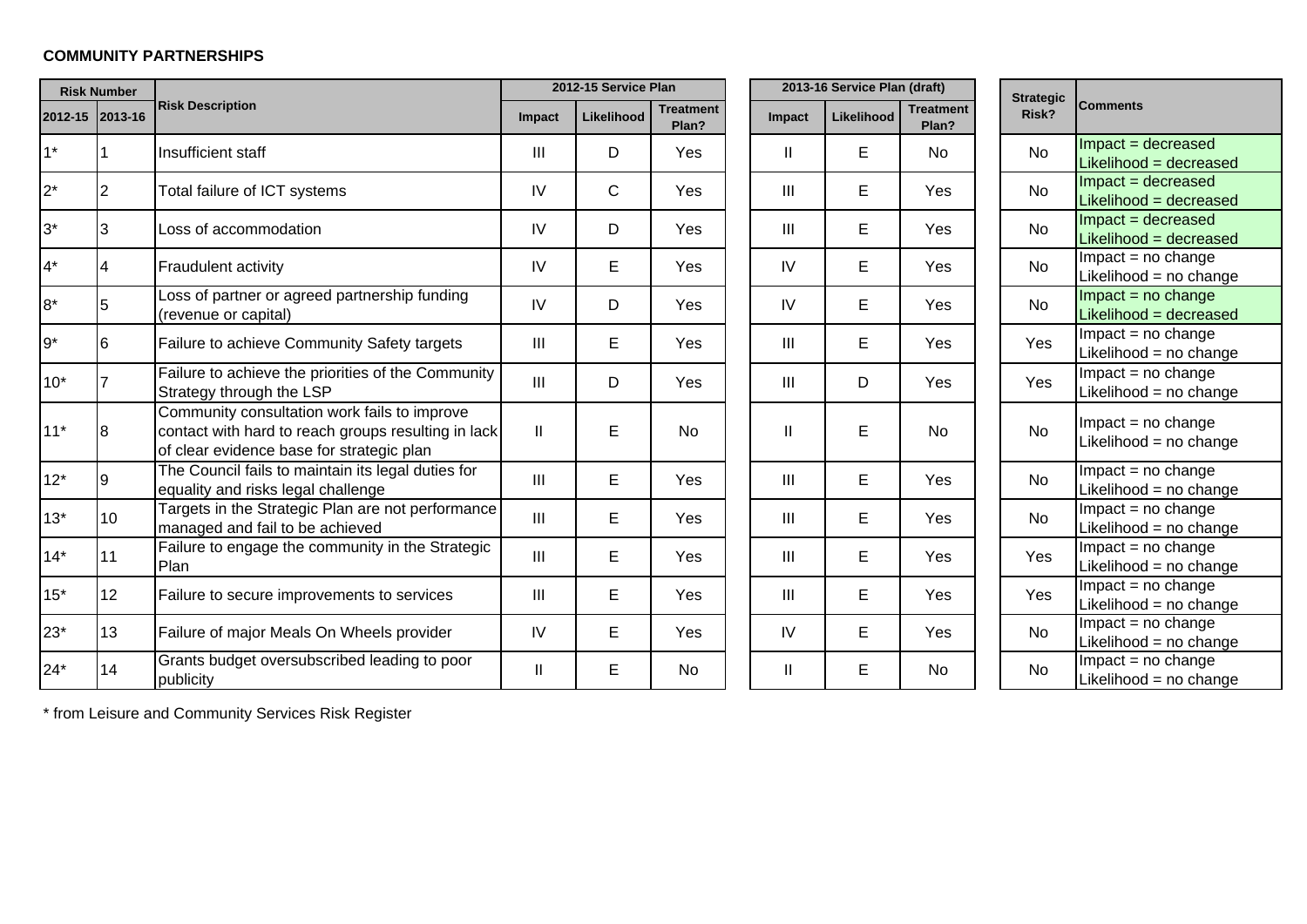# **CORPORATE SERVICES**

|                 | <b>Risk Number</b>        |                                                                                                                                                       |                                    | 2012-15 Service Plan |                           | 2013-16 Service Plan (draft) |                |                          |                           | <b>Strategic</b> |                                                 |
|-----------------|---------------------------|-------------------------------------------------------------------------------------------------------------------------------------------------------|------------------------------------|----------------------|---------------------------|------------------------------|----------------|--------------------------|---------------------------|------------------|-------------------------------------------------|
|                 | 2012-15 2013-16           | <b>Risk Description</b>                                                                                                                               | Impact                             | <b>Likelihood</b>    | <b>Treatment</b><br>Plan? |                              | Impact         | Likelihood               | <b>Treatment</b><br>Plan? | Risk?            | <b>Comments</b>                                 |
|                 | <b>Departmental risks</b> |                                                                                                                                                       |                                    |                      |                           |                              |                |                          |                           |                  |                                                 |
|                 |                           | Insufficient staff                                                                                                                                    | $\mathbf{III}$                     | D                    | Yes                       |                              | III            | D                        | Yes                       | <b>No</b>        | Impact = no change<br>Likelihood = no change    |
| 2               | 2                         | Total failure of ICT systems                                                                                                                          | $\mathbf{  }$                      | Е                    | <b>No</b>                 |                              | Ш              | E                        | <b>No</b>                 | <b>No</b>        | $Impact = no change$<br>Likelihood = no change  |
|                 | 3                         | Loss of accommodation                                                                                                                                 | III                                | E                    | Yes                       |                              | III            | E                        | Yes                       | No               | $Im$ pact = no change<br>Likelihood = no change |
|                 | 4                         | Fraudulent activity                                                                                                                                   | $\ensuremath{\mathsf{III}}\xspace$ | F                    | No                        |                              | Ш              | F                        | No                        | No               | $Im$ pact = no change<br>Likelihood = no change |
|                 | $\overline{5}$            | Failure to maintain sound procurement practices                                                                                                       | $\mathbf{III}$                     | E                    | Yes                       |                              | $\mathbf{III}$ | E                        | Yes                       | <b>No</b>        | $Im$ pact = no change<br>Likelihood = no change |
| 6               | 6                         | Failure of Royal Mail to deliver or collect mail                                                                                                      | $\mathbf{III}$                     | F.                   | <b>No</b>                 |                              | $\mathbf{III}$ | F                        | No                        | <b>No</b>        | $Im$ pact = no change<br>Likelihood = no change |
|                 | 7                         | Test reveals that the Business Continuity Plan is<br>not workable                                                                                     | $\mathbf{III}$                     | E                    | Yes                       |                              | III            | E                        | Yes                       | <b>No</b>        | $Impact = no change$<br>Likelihood = no change  |
| 8               | 8                         | The Council fails to manage its principle risks and<br>that the likelihood of them occuring increases or<br>the impact if they do cannot be minimised | $\mathbf{III}$                     | E                    | Yes                       |                              | III            | E                        | Yes                       | <b>No</b>        | $Im$ pact = no change<br>Likelihood = no change |
| q               | 9                         | Non-compliance with Data Protection and<br>Freedom of Information Acts                                                                                | III                                | E                    | <b>No</b>                 |                              | III            | E                        | <b>No</b>                 | <b>No</b>        | $Impact = no change$<br>Likelihood = no change  |
| 10              | 10 <sup>°</sup>           | Failure to tell residents about improvements                                                                                                          | $\mathbf{III}$                     | E                    | Yes                       |                              | III            | E                        | Yes                       | Yes              | $Impact = no change$<br>Likelihood = no change  |
|                 |                           | Budgetary risks - reviewed monthly and published with budget monitoring reports                                                                       |                                    |                      |                           |                              |                | August 2012 risk ratings |                           |                  |                                                 |
| 11              | 11                        | Revenue balances insufficient to meet estimated<br>pay award increases                                                                                | IV                                 | F                    | Yes                       |                              | IV             | F                        | Yes                       | <b>No</b>        | Impact = no change<br>Likelihood = no change    |
| 12              | 12 <sub>2</sub>           | Revenue balances insufficient to meet estimate<br>of employer's pension contribution                                                                  | $\mathbf{  }$                      | F                    | <b>No</b>                 |                              | $\mathbf{II}$  | F                        | <b>No</b>                 | <b>No</b>        | $Impact = no change$<br>Likelihood = no change  |
| 13              | 13                        | Revenue balances insufficient to meet other<br>inflationary increase                                                                                  | $\mathbf{III}$                     | D                    | Yes                       |                              | III            | D                        | Yes                       | <b>No</b>        | $Impact = no change$<br>Likelihood = no change  |
| 14              | 14                        | Inaccurate cash flow forecasts resulting in<br>significant variations in estimated interest income                                                    | IV                                 | D                    | Yes                       |                              | IV             | D                        | Yes                       | <b>No</b>        | Impact = $no$ change<br>Likelihood = no change  |
| 15 <sub>1</sub> | 15                        | Inaccurate estimates of fees and charges income                                                                                                       | V                                  | Е                    | Yes                       |                              | V              | D                        | Yes                       | <b>No</b>        | Impact = $no$ change<br>Likelihood = increased  |
| 16              | 16                        | Revenue balances insufficient to meet loss of<br>partial exemption for VAT                                                                            | $\ensuremath{\mathsf{III}}\xspace$ | E                    | Yes                       |                              | III            | E                        | Yes                       | No               | $Im$ pact = no change<br>Likelihood = no change |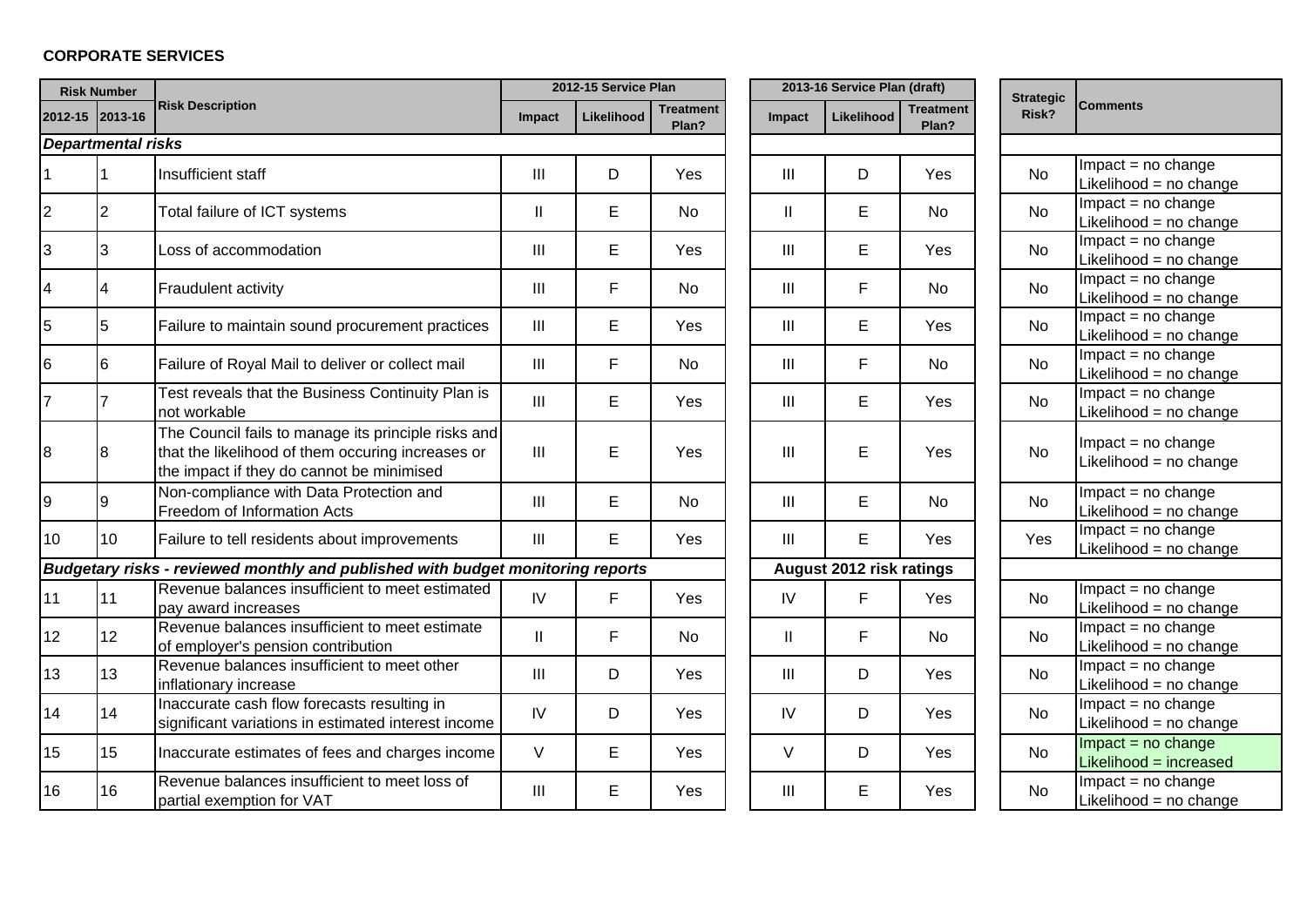#### **CORPORATE SERVICES cont ...**

| <b>Risk Number</b>                                                              |                 |                                                                                                       |               | 2012-15 Service Plan |                           | 2013-16 Service Plan (draft) |                |              |                           | <b>Strategic</b> |                                                 |
|---------------------------------------------------------------------------------|-----------------|-------------------------------------------------------------------------------------------------------|---------------|----------------------|---------------------------|------------------------------|----------------|--------------|---------------------------|------------------|-------------------------------------------------|
|                                                                                 | 2012-15 2013-16 | <b>Risk Description</b>                                                                               | <b>Impact</b> | Likelihood           | <b>Treatment</b><br>Plan? |                              | Impact         | Likelihood   | <b>Treatment</b><br>Plan? | Risk?            | <b>Comments</b>                                 |
| Budgetary risks - reviewed monthly and published with budget monitoring reports |                 |                                                                                                       |               |                      |                           | August 2012 risk ratings     |                |              |                           |                  |                                                 |
| 17                                                                              | 17              | Major emergency requires funds beyond Bellwin<br>Scheme and causes serious drain on balances          |               | F                    | Yes                       |                              |                | F            | Yes                       | <b>No</b>        | $Im$ pact = no change<br>Likelihood = no change |
| 19                                                                              | 19              | The Council is faced with an increasing number<br>of employment tribunals                             | Ш             | C.                   | Yes                       |                              |                | $\mathsf{C}$ | Yes                       | <b>No</b>        | $Im$ pact = no change<br>Likelihood = no change |
| 20                                                                              | 20              | Estimated savings from the cost reduction<br>exercise (including shared services) are not<br>achieved |               | E.                   | Yes                       |                              |                | E            | Yes                       | <b>No</b>        | $Im$ pact = no change<br>Likelihood = no change |
| 21                                                                              | 21              | The Council is faced with potential litigation and<br>other employment related risks                  | Ш             | D                    | Yes                       |                              | $\mathbf{III}$ | D            | Yes                       | <b>No</b>        | $Im$ pact = no change<br>Likelihood = no change |
| 22                                                                              | 22              | The Council's government grant is adversely<br>affected                                               | Ш             | C                    | Yes                       |                              | Ш              | C            | Yes                       | No               | $Im$ pact = no change<br>Likelihood = no change |
| 23                                                                              | 23              | The cost of administering Housing Benefit and<br>Council Tax Benefit changes significantly            | Ш             | В                    | Yes                       |                              | $\mathbf{III}$ | E            | Yes                       | <b>No</b>        | $Im$ pact = no change<br>Likelihood = decreased |

| <b>Treatment</b><br>ent<br>Risk?<br><b>Likelihood</b><br>Impact<br>?<br>Plan?<br>August 2012 risk ratings<br>٧<br>F<br>No<br>Yes<br>ś<br>C<br>No<br>II<br>Yes<br>Š<br>E<br>No<br>Yes<br>V<br>ś<br>Ш<br>No<br>Yes<br>ś<br>D |  | 2013-16 Service Plan (draft) |  |  |                  |  |  |  |  |  |  |  |
|----------------------------------------------------------------------------------------------------------------------------------------------------------------------------------------------------------------------------|--|------------------------------|--|--|------------------|--|--|--|--|--|--|--|
|                                                                                                                                                                                                                            |  |                              |  |  | <b>Strategic</b> |  |  |  |  |  |  |  |
|                                                                                                                                                                                                                            |  |                              |  |  |                  |  |  |  |  |  |  |  |
|                                                                                                                                                                                                                            |  |                              |  |  |                  |  |  |  |  |  |  |  |
|                                                                                                                                                                                                                            |  |                              |  |  |                  |  |  |  |  |  |  |  |
|                                                                                                                                                                                                                            |  |                              |  |  |                  |  |  |  |  |  |  |  |
|                                                                                                                                                                                                                            |  |                              |  |  |                  |  |  |  |  |  |  |  |
| Ш<br>C<br>No<br>ś<br>Yes                                                                                                                                                                                                   |  |                              |  |  |                  |  |  |  |  |  |  |  |
| Ш<br>No<br>Yes<br>Е<br>ś                                                                                                                                                                                                   |  |                              |  |  |                  |  |  |  |  |  |  |  |

| <b>Strategic</b><br>Risk? | <b>Comments</b>                                 |
|---------------------------|-------------------------------------------------|
|                           |                                                 |
| N٥                        | $Impact = no change$<br>Likelihood = no change  |
| N٥                        | $Im$ pact = no change<br>Likelihood = no change |
| N٥                        | $Impact = no change$<br>Likelihood = no change  |
| N٥                        | $Im$ pact = no change<br>Likelihood = no change |
| N٥                        | $Impact = no change$<br>Likelihood = no change  |
| N٥                        | $Impact = no change$<br>Likelihood = decreased  |

### **DEMOCRATIC SERVICES**

|                 | <b>Risk Number</b> |                              |        | 2012-15 Service Plan |                           |                | 2013-16 Service Plan (draft) |                           | <b>Strategic</b> |                                               |
|-----------------|--------------------|------------------------------|--------|----------------------|---------------------------|----------------|------------------------------|---------------------------|------------------|-----------------------------------------------|
| 2012-15 2013-16 |                    | <b>Risk Description</b>      | Impact | Likelihood           | <b>Treatment</b><br>Plan? | <b>Impact</b>  | Likelihood                   | <b>Treatment</b><br>Plan? | Risk?            | <b>Comments</b>                               |
|                 |                    | Insufficient staff           | IV     | D                    | Yes                       | IV             | D                            | Yes                       | <b>No</b>        | $Im$ pact = no change<br>Likelihood = no chan |
| $\overline{2}$  |                    | Total failure of ICT systems | IV     | D                    | Yes                       | IV             | D                            | Yes                       | No               | $Im$ pact = no change<br>Likelihood = no chan |
| 3               |                    | Loss of accommodation        | Ш      | D                    | Yes                       | III            | D                            | Yes                       | <b>No</b>        | $Im$ pact = no change<br>Likelihood = no chan |
| 4               |                    | <b>Fraudulent activity</b>   | III    | E.                   | Yes                       | $\mathbf{III}$ | Е                            | Yes                       | <b>No</b>        | $Im$ pact = no change<br>Likelihood = no chan |
| 5               | 5                  | Failure to provide Election  | IV     | D                    | Yes                       | IV             | D                            | Yes                       | <b>No</b>        | $Im$ pact = no change<br>Likelihood = no chan |

|          |        | 2013-16 Service Plan (draft) |                           | <b>Strategic</b> |
|----------|--------|------------------------------|---------------------------|------------------|
| ent<br>? | Impact | Likelihood                   | <b>Treatment</b><br>Plan? | Risk?            |
| ś        | IV     |                              | Yes                       | No               |
| ś        | IV     |                              | Yes                       | No               |
| ś        | Ш      |                              | Yes                       | No               |
| ś        | Ш      | E                            | Yes                       | No               |
| ś        | IV     |                              | Yes                       | No               |

| <b>Strategic</b><br>Risk? | <b>Comments</b>          |
|---------------------------|--------------------------|
| N٥                        | $Im$ pact = no change    |
|                           | Likelihood = $no$ change |
| N٥                        | $Im$ pact = no change    |
|                           | Likelihood = $no$ change |
| N٥                        | $Im$ pact = no change    |
|                           | Likelihood = no change   |
| N٥                        | $Im$ pact = no change    |
|                           | Likelihood = no change   |
| N٥                        | $Im$ pact = no change    |
|                           | Likelihood = $no$ change |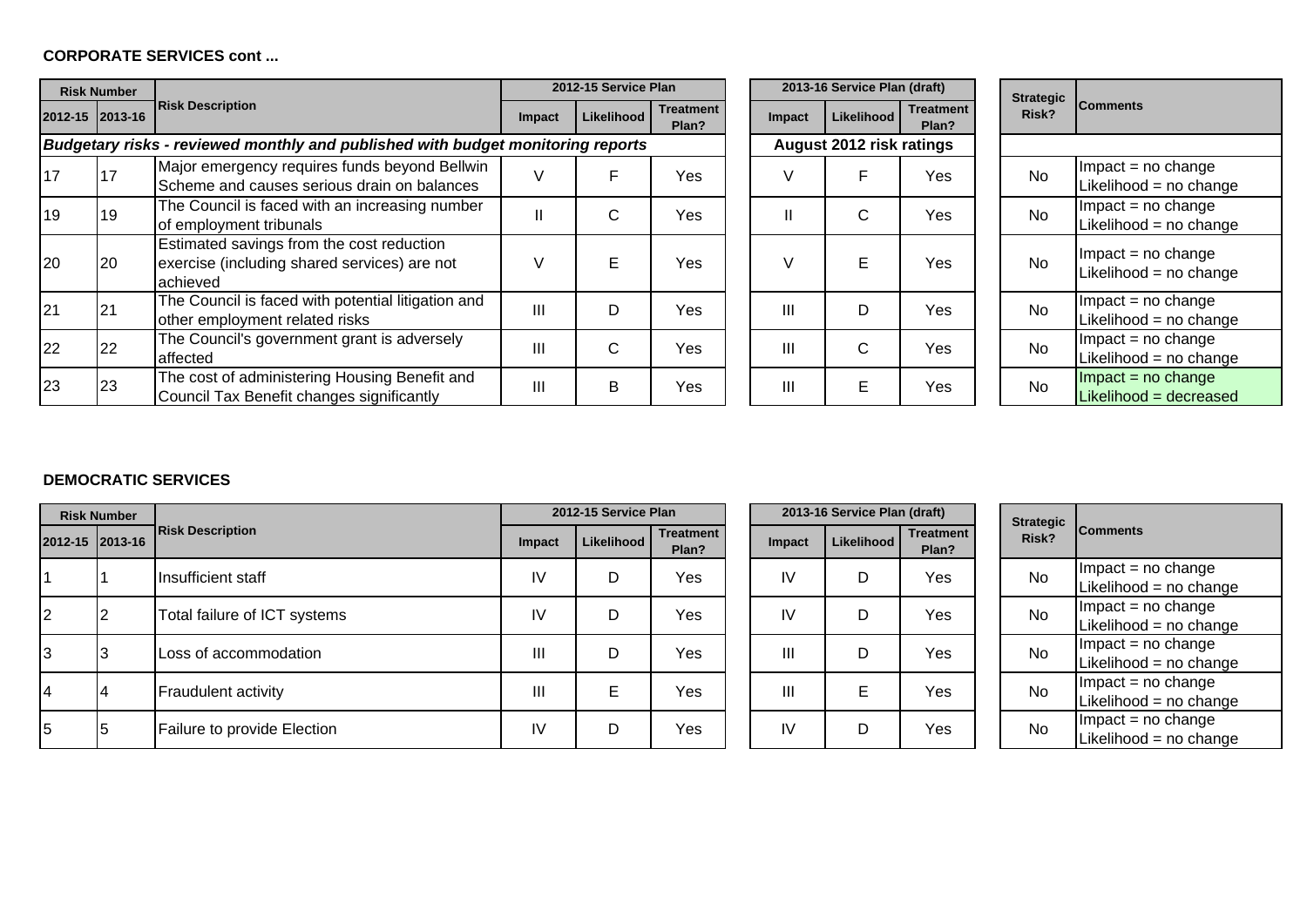### **LEGAL PRACTICE**

| <b>Risk Number</b> |                 |                              |        | 2012-15 Service Plan |                           |  |               | 2013-16 Service Plan (draft) |                           |  | <b>Strategic</b> |                                               |
|--------------------|-----------------|------------------------------|--------|----------------------|---------------------------|--|---------------|------------------------------|---------------------------|--|------------------|-----------------------------------------------|
|                    | 2012-15 2013-16 | <b>Risk Description</b>      | Impact | Likelihood           | <b>Treatment</b><br>Plan? |  | <b>Impact</b> | Likelihood I                 | <b>Treatment</b><br>Plan? |  | Risk?            | <b>Comments</b>                               |
|                    |                 | Insufficient staff           | Ш      | Е                    | Yes                       |  | Ш             | E                            | Yes                       |  | <b>No</b>        | $Im$ pact = no change<br>Likelihood = no chan |
| 2                  |                 | Total failure of ICT systems | Ш      | D                    | Yes                       |  | Ш             | D                            | Yes                       |  | <b>No</b>        | $Im$ pact = no change<br>Likelihood = no chan |
| 3                  |                 | Loss of accommodation        | Ш      | D                    | Yes                       |  | Ш             | D                            | Yes                       |  | <b>No</b>        | $Im$ pact = no change<br>Likelihood = no chan |
| 4                  |                 | <b>Fraudulent activity</b>   | Ш      |                      | No                        |  | Ш             |                              | No                        |  | <b>No</b>        | $Im$ pact = no change<br>Likelihood = no chan |

|          |               |                           | 2013-16 Service Plan (draft) |  |  |  |  |  |  |
|----------|---------------|---------------------------|------------------------------|--|--|--|--|--|--|
| ent<br>? | <b>Impact</b> | <b>Treatment</b><br>Plan? |                              |  |  |  |  |  |  |
| ś        | Ш             | E                         | Yes                          |  |  |  |  |  |  |
| ś        | Ш             |                           | Yes                          |  |  |  |  |  |  |
| ś        | Ш             |                           | Yes                          |  |  |  |  |  |  |
|          |               | F                         | No                           |  |  |  |  |  |  |

| <b>Strategic</b><br>Risk? | <b>Comments</b>        |
|---------------------------|------------------------|
| N٥                        | $Im$ pact = no change  |
|                           | Likelihood = no change |
| N٥                        | $Impact = no change$   |
|                           | Likelihood = no change |
| N٥                        | Impact $=$ no change   |
|                           | Likelihood = no change |
| N۵                        | $Impact = no change$   |
|                           | Likelihood = no change |

## **FINANCE (SHARED SERVICES)**

| <b>Risk Number</b> |                 |                                                                                                                                      |               | 2012-15 Service Plan |                           |              | 2013-16 Service Plan (draft) |                           | <b>Strategic</b> |                                               |
|--------------------|-----------------|--------------------------------------------------------------------------------------------------------------------------------------|---------------|----------------------|---------------------------|--------------|------------------------------|---------------------------|------------------|-----------------------------------------------|
|                    | 2012-15 2013-16 | <b>Risk Description</b>                                                                                                              | Impact        | Likelihood           | <b>Treatment</b><br>Plan? | Impact       | Likelihood                   | <b>Treatment</b><br>Plan? | Risk?            | <b>Comments</b>                               |
|                    |                 | Insufficient staff                                                                                                                   | IV            | D                    | Yes                       | IV           | C                            | Yes                       | No               | Impact = $no$ change<br>Likelihood = increase |
| $\overline{2}$     |                 | Total failure of ICT systems                                                                                                         | $\mathsf{IV}$ | D                    | Yes                       | IV           | D                            | Yes                       | <b>No</b>        | $Im$ pact = no change<br>Likelihood = no chan |
| $\overline{3}$     |                 | Loss of accommodation                                                                                                                | IV            | F                    | Yes                       | IV           | F                            | Yes                       | <b>No</b>        | $Impact = no change$<br>Likelihood = no chan  |
| 14                 |                 | Fraudulent activity                                                                                                                  | IV            | D                    | Yes                       | IV           | D                            | Yes                       | <b>No</b>        | $Im$ pact = no change<br>Likelihood = no chan |
| 5                  |                 | Mortgagors fail                                                                                                                      |               | F                    | <b>No</b>                 |              | F                            | <b>No</b>                 | No               | $Im$ pact = no change<br>Likelihood = no chan |
| 6                  | l6              | Progress against audit recommendations is not<br>monitored, they are not implemented and internal<br>controls are therefore weakened | IV            | E                    | Yes                       | IV           | F.                           | Yes                       | <b>No</b>        | $Im$ pact = no change<br>Likelihood = decreas |
|                    |                 | Failure to renew banking services contract                                                                                           | $\mathsf{I}$  | F                    | <b>No</b>                 | $\mathbf{I}$ | F                            | No                        | <b>No</b>        | $Im$ pact = no change<br>Likelihood = no chan |
| 8                  |                 | Fail to close accounts on time                                                                                                       | IV            | F                    | Yes                       | IV           | F                            | Yes                       | No               | $Im$ pact = no change<br>Likelihood = no chan |

|                          | 2012-15 Service Plan |                           | 2013-16 Service Plan (draft) | <b>Strategic</b> |                           |       |
|--------------------------|----------------------|---------------------------|------------------------------|------------------|---------------------------|-------|
| pact                     | Likelihood           | <b>Treatment</b><br>Plan? | Impact                       | Likelihood       | <b>Treatment</b><br>Plan? | Risk? |
| ΙV                       | D                    | Yes                       | IV                           | C                | Yes                       | No    |
| IV                       | D                    | Yes                       | IV                           | D                | Yes                       | No    |
| IV                       | F                    | Yes                       | IV                           | F                | Yes                       | No    |
| ΙV                       | D                    | Yes                       | IV                           | D                | Yes                       | No    |
| $\overline{\phantom{a}}$ | F                    | No                        | T                            | F                | No                        | No    |
| ΙV                       | E                    | Yes                       | IV                           | F                | Yes                       | No    |
| $\mathbf{I}$             | F                    | No                        | $\mathbf{I}$                 | F                | No                        | No    |
| ΙV                       | F                    | Yes                       | IV                           | F                | Yes                       | No    |

| <b>Strategic</b><br>Risk? | <b>Comments</b>                                |
|---------------------------|------------------------------------------------|
| N٥                        | Impact = no change<br>Likelihood = increased   |
| N٥                        | Impact = no change<br>Likelihood = no change   |
| No                        | $Impact = no change$<br>Likelihood = no change |
| Nο                        | $Impact = no change$<br>Likelihood = no change |
| N٥                        | Impact = no change<br>Likelihood = no change   |
| N٥                        | Impact = no change<br>Likelihood = decreased   |
| No                        | Impact = no change<br>Likelihood = no change   |
| N٥                        | Impact = no change<br>Likelihood = no change   |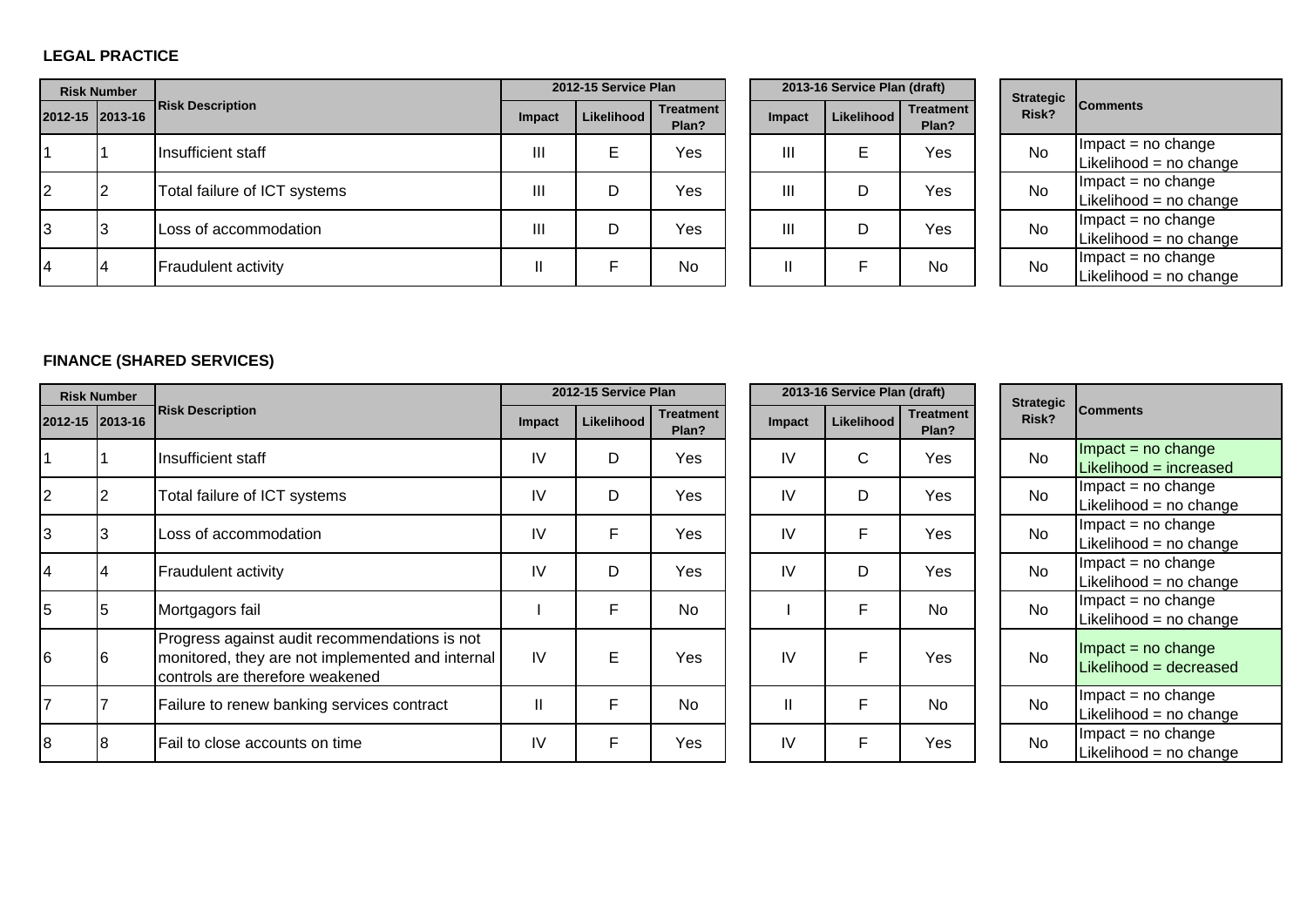# **HUMAN RESOURCES (SHARED SERVICES)**

|    | <b>Risk Number</b> |                                                                                                                                                    |              | 2012-15 Service Plan |                           |                | 2013-16 Service Plan (draft) |                           | <b>Strategic</b> |                                                 |
|----|--------------------|----------------------------------------------------------------------------------------------------------------------------------------------------|--------------|----------------------|---------------------------|----------------|------------------------------|---------------------------|------------------|-------------------------------------------------|
|    | 2012-15 2013-16    | <b>Risk Description</b>                                                                                                                            | Impact       | Likelihood           | <b>Treatment</b><br>Plan? | Impact         | Likelihood                   | <b>Treatment</b><br>Plan? | Risk?            | <b>Comments</b>                                 |
|    |                    | Insufficient staff                                                                                                                                 | IV           | E                    | Yes                       | IV             | Е                            | Yes                       | <b>No</b>        | $Im$ pact = no change<br>Likelihood = no change |
|    | <b>2</b>           | Total failure of ICT systems                                                                                                                       | IV           | E                    | Yes                       | IV             | E                            | Yes                       | <b>No</b>        | $Im$ pact = no change<br>Likelihood = no change |
| 3  | 3                  | Loss of accommodation                                                                                                                              | $\mathbf{I}$ | E                    | <b>No</b>                 | $\mathbf{I}$   | Е                            | <b>No</b>                 | <b>No</b>        | $Im$ pact = no change<br>Likelihood = no change |
| 4  |                    | Fraudulent activity                                                                                                                                | Ш            | F                    | No                        | III            | F                            | No.                       | <b>No</b>        | $Im$ pact = no change<br>Likelihood = no change |
| 5  | 5                  | Change Management - Three Rivers pay not<br>aligned resulting in equal pay claims at TRDC                                                          | IV           | D                    | Yes                       | IV             | D                            | Yes                       | <b>No</b>        | $Im$ pact = no change<br>Likelihood = no change |
| 6  | 16                 | HRIS failure or similar civil disaster resulting in<br>inability to utilise HRIS system                                                            | Ш            | E                    | Yes                       | III            | E                            | Yes                       | <b>No</b>        | $Im$ pact = no change<br>Likelihood = no change |
|    |                    | Difficulty in recruiting key staff with necessary<br>skills/experience                                                                             | Ш            | E                    | Yes                       | III            | E                            | Yes                       | <b>No</b>        | $Im$ pact = no change<br>Likelihood = no change |
| 8  | 8                  | Legislation - Failure to deliver on existing or<br>future employment legislation                                                                   | Ш            | F                    | <b>No</b>                 | III            | F                            | <b>No</b>                 | <b>No</b>        | $Im$ pact = no change<br>Likelihood = no change |
| 9  | 19                 | Employment - Assault or injury to member of staff<br>in the office, on-site or during a home visit, home<br>working or 1:1 meetings with customers | III          | F                    | <b>No</b>                 | $\mathbf{III}$ | F                            | <b>No</b>                 | <b>No</b>        | $Im$ pact = no change<br>Likelihood = no change |
| 10 | 10                 | Physical loss of paper files on a large scale due<br>to flodd/fire or other catastrophic event in the<br>Town Hall accommodation                   | Ш            | F                    | <b>No</b>                 | $\mathbf{III}$ | F                            | <b>No</b>                 | <b>No</b>        | $Im$ pact = no change<br>Likelihood = no change |
| 11 | 11                 | Employment - Strike/Dispute nationally                                                                                                             | IV           | E                    | Yes                       | IV             | E.                           | Yes                       | <b>No</b>        | $Im$ pact = no change<br>Likelihood = no change |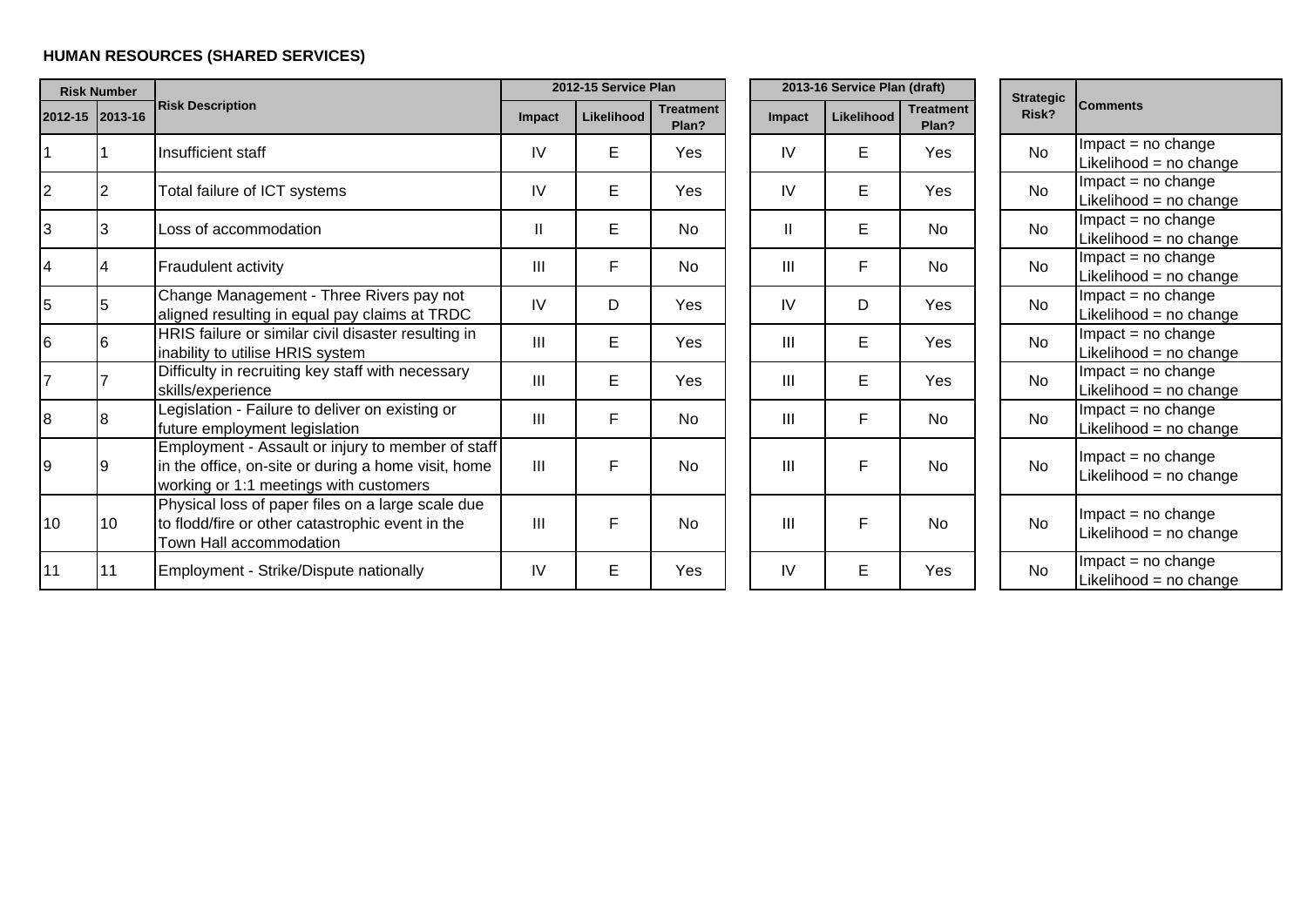# **ICT (SHARED SERVICES)**

| <b>Risk Number</b> |                |                                                                                      |        | 2012-15 Service Plan |                           |                | 2013-16 Service Plan (draft) |                           | <b>Strategic</b> |                                                 |  |
|--------------------|----------------|--------------------------------------------------------------------------------------|--------|----------------------|---------------------------|----------------|------------------------------|---------------------------|------------------|-------------------------------------------------|--|
| 2012-15 2013-16    |                | <b>Risk Description</b>                                                              | Impact | Likelihood           | <b>Treatment</b><br>Plan? | <b>Impact</b>  | Likelihood                   | <b>Treatment</b><br>Plan? | Risk?            | <b>Comments</b>                                 |  |
|                    |                | Insufficient staff                                                                   | Ш      | D                    | Yes                       | Ш              | $\mathsf{C}$                 | Yes                       | No               | $Im$ pact = no change<br>Likelihood = increased |  |
| $\overline{2}$     |                | Total failure of ICT systems                                                         | Ш      | E                    | <b>No</b>                 | Ш              | Е                            | <b>No</b>                 | No               | $Im$ pact = decreased<br>Likelihood = no change |  |
| 3                  | 3              | Loss of accommodation                                                                | IV     | F                    | Yes                       | Ш              | E                            | Yes                       | <b>No</b>        | $Im$ pact = decreased<br>Likelihood = increased |  |
| 4                  | $\overline{4}$ | Fraudulent activity                                                                  | Ш      | $\mathsf E$          | <b>No</b>                 | III            | F                            | No                        | <b>No</b>        | Impact = increased<br>Likelihood = decreased    |  |
| 5                  | 5              | Failure to deliver the ICT Capital Programme                                         | Ш      | D                    | Yes                       |                | D                            | Yes                       | <b>No</b>        | Impact = decreased<br>Likelihood = no change    |  |
| 6                  | 6              | Loss of portable storage device containing<br>sensitive data                         | Ш      | D                    | Yes                       | III            | D                            | Yes                       | No               | $Im$ pact = no change<br>Likelihood = no change |  |
| $\overline{7}$     |                | Virus introduced to the network via storage<br>device                                | Ш      | $\mathsf{F}$         | <b>No</b>                 |                | F                            | <b>No</b>                 | No               | $Im$ pact = decreased<br>Likelihood = no change |  |
| 8                  | 8              | Software being removed from the corporate<br>network                                 | Ш      | Е                    | <b>No</b>                 | Ш              | Е                            | <b>No</b>                 | No               | $Im$ pact = no change<br>Likelihood = no change |  |
| 9                  | 9              | Disaster in Computer Centre                                                          | V      | E                    | Yes                       | $\vee$         | E                            | Yes                       | <b>No</b>        | $Im$ pact = no change<br>Likelihood = no change |  |
| 10                 | 10             | Power Outage longer than 1 hour                                                      | Ш      | $\mathsf{C}$         | Yes                       | Ш              | E                            | Yes                       | <b>No</b>        | Impact = $no$ change<br>Likelihood = decreased  |  |
| 11                 | 11             | Slow / unreliable network communication<br>between TRDC and WBC                      | IV     | E                    | Yes                       | III            | F                            | <b>No</b>                 | No               | Impact = decreased<br>Likelihood = decreased    |  |
| 12                 | 12             | Insufficient handover between internal SSICT &<br>any potential outsourcing provider | IV     | $\mathsf{C}$         | Yes                       | $\mathbf{III}$ | F                            | <b>No</b>                 | <b>No</b>        | $Im$ pact = decreased<br>Likelihood = decreased |  |
| 13                 |                | Failure to deliver infrastructure priority roadmap<br>and subsequent remedial work.  | IV     | D                    | Yes                       | --             | --                           | --                        | <b>No</b>        | <b>Risk closed</b>                              |  |